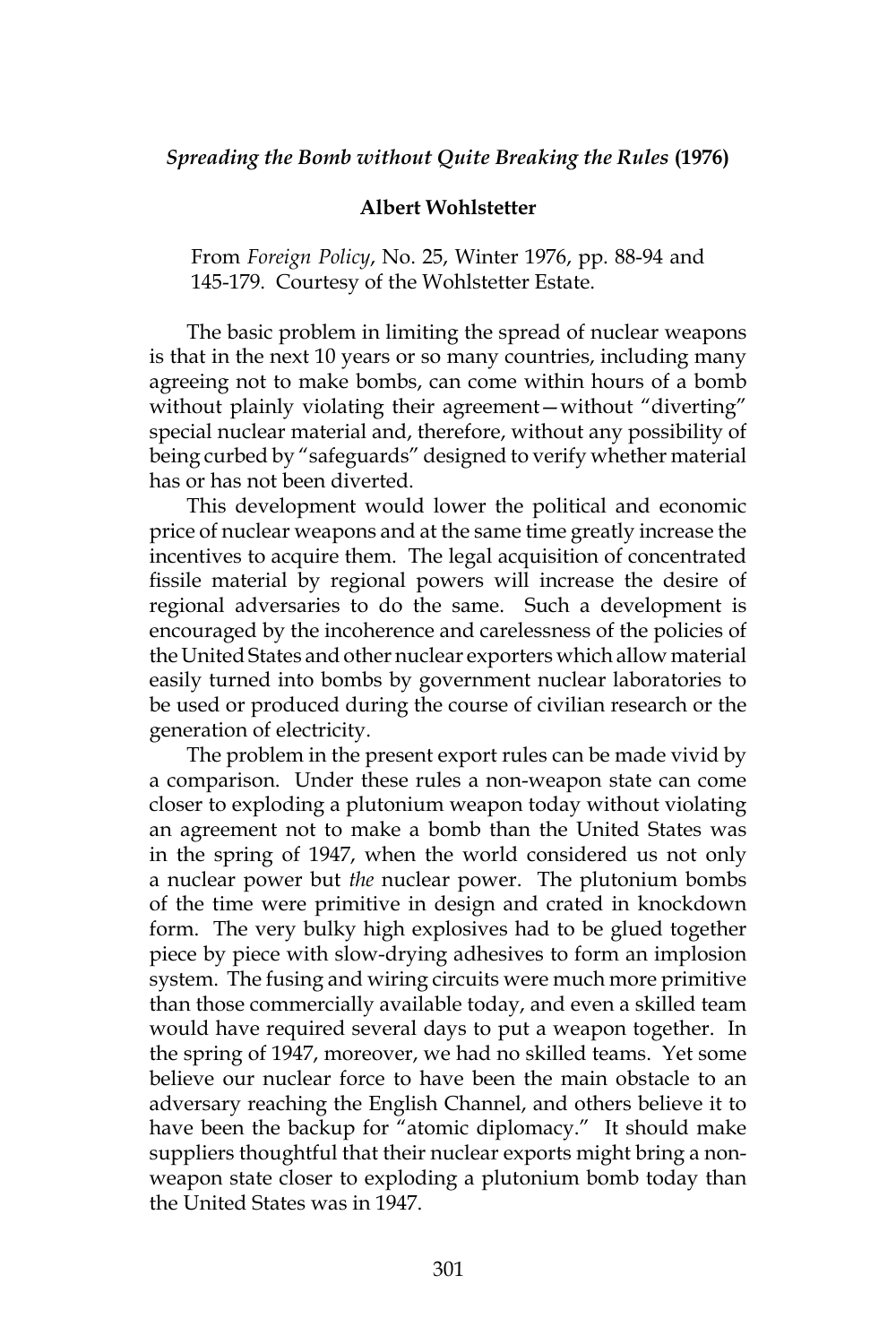### *The Incoherence of Current U.S. Policies*

From the outset of the nuclear age it has been clear that designing a bomb and getting the nonnuclear components are much easier than getting fissile material in high enough concentration for an explosive. Research on bomb design and testing of nonnuclear bomb components are not prevented by agreements on nuclear cooperation, and can proceed in parallel with the accumulation of fissile material. Fissile uranium (in particular, uranium-235) or fissile plutonium (especially plutonium-239) concentrated enough to need no isotope separation<sup>1</sup> and only a modest amount of chemical separation are then the main hard steps on the way to a nuclear bomb.

The fresh fuel used in the present generation of power reactors is either natural uranium, which is almost all uranium-238 with less than 1 percent of the fissile isotope uranium-235, or low enriched uranium with only 3 percent to 4 percent of uranium-235. Such fresh fuel with less than 20 percent of uranium-235 cannot be used in an explosive without isotopic separation. But the irradiated or "spent" uranium fuel contains, along with other byproducts, significant quantities of plutonium which result from the absorption of neutrons by the uranium-238. The plutonium so generated along with electricity has upward of 70 percent of the fissile isotopes of plutonium and requires no isotopic, but only chemical separation to be used in an explosive. Some "critical experiments" use large amounts of plutonium and uranium in metal form needing little further change.

To avoid putting fissile, that is, readily fissionable, material into the hands of non-weapon states, we deny licenses on facilities for isotope separation which could produce highly enriched uranium. So also on reprocessing plants for chemically separating plutonium. In the nuclear suppliers group, according to news accounts, we argue in principle against any other country making such exports even under International Atomic Energy Agency (IAEA) "safeguards." While we so far haven't won on the general principle, we have successfully opposed French sales of reprocessing plants to Taiwan and South Korea. And though not successful in our opposition, we say we objected to the German sale of enrichment and reprocessing plants to Brazil as well as to the French sale of a reprocessing plant to Pakistan. We used to refuse to license the export of uranium enriched to more than 20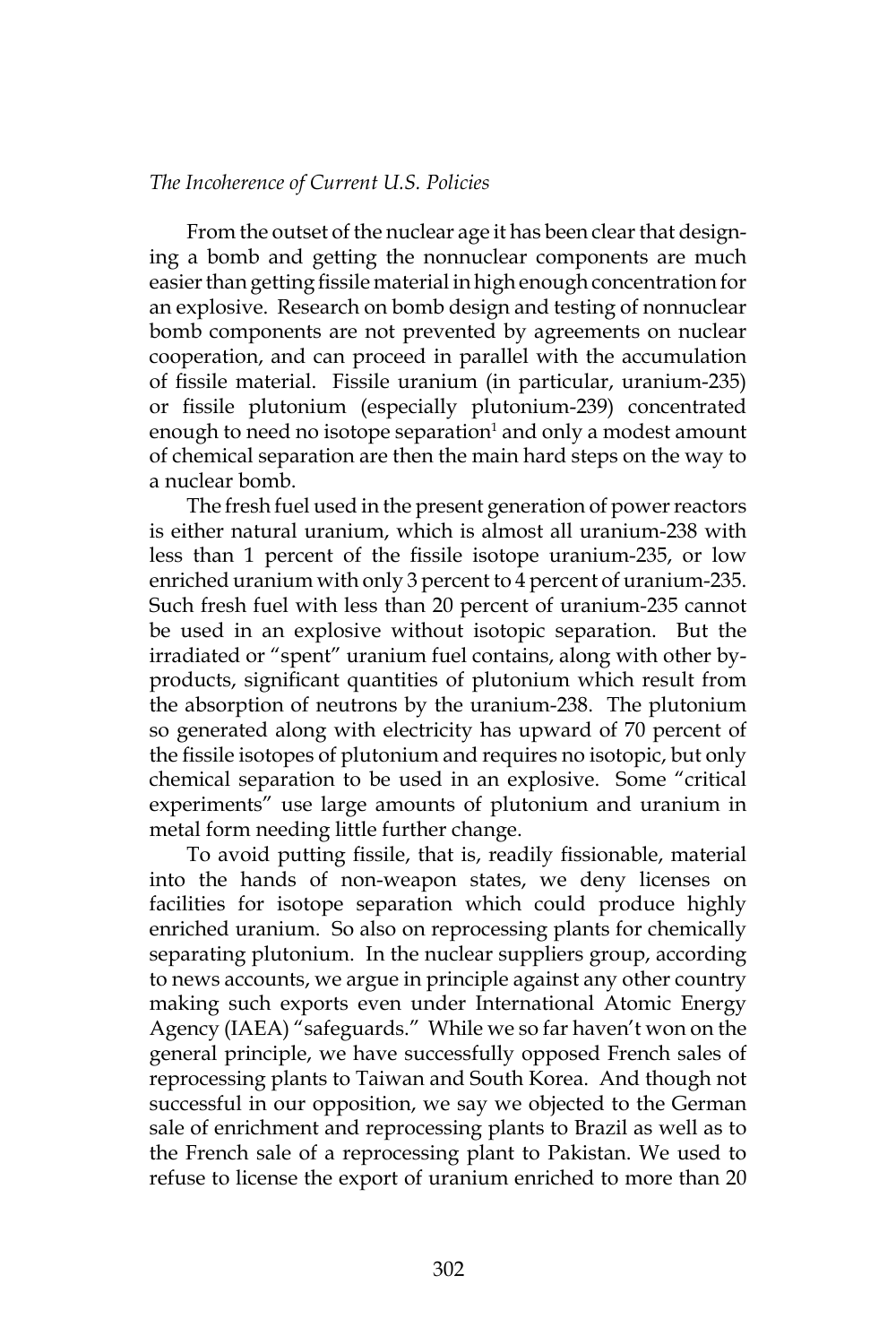percent in uranium-235, whatever the inspection arrangements. All of this recognizes, sometimes explicitly, that safeguards imply timely warning and that material that is weeks, days, or hours from incorporation in a bomb therefore cannot be effectively safeguarded.

On the other hand, we have for some time exported to nonweapon states, for use in research, both separated plutonium and highly enriched uranium, which bring them closer to the bomb than do the facilities for separating such material. For example, from mid-1968 to spring 1976, we exported 697 kilograms of highly enriched uranium and 104 kilograms of separated plutonium to Japan and 2,710 kilograms of highly enriched uranium and 349 kilograms of separated plutonium to the Federal Republic of Germany.

And we continue to offer nuclear assistance to countries that plan to acquire fissile material, and even to a country like India which has already detonated a nuclear explosive in defiance of explicit Canadian and U.S. statements over the past decade that no nuclear explosive is exclusively peaceful within the meaning of their agreements on nuclear cooperation. We say that that is what our agreements have always meant (and it is indeed their commonsense implication), $2$  and we try to make this obvious meaning explicit in new agreements. Nonetheless, for old agreements we content ourselves with statements of U.S. unilateral understandings on this subject, and continue nuclear exports to countries that have refused to endorse our unilateral interpretation.3

The State Department assures the Congress that such unilateral understanding is binding enough, but after the Indians made a nuclear explosive using Canadian and U.S. peaceful assistance, we denied that the Indians had violated anything but the Canadian unilateral understanding and went through extraordinary contortions to hide the fact that they had used U.S. heavy water. We raised no objections when the French sold a reprocessing plant to Japan. Indeed, in 1972, before that sale, we had authorized U.S. companies to sell a reprocessing plant to Japan under stricter safeguards than the Japanese were willing to accept, but apparently no stricter than those they actually accepted later for the French sale.

Our policies at that time did not recognize, as they do now, that the sale of reprocessing plants is mistaken even if safeguarded. The South Koreans observe that we treat Japan differently from them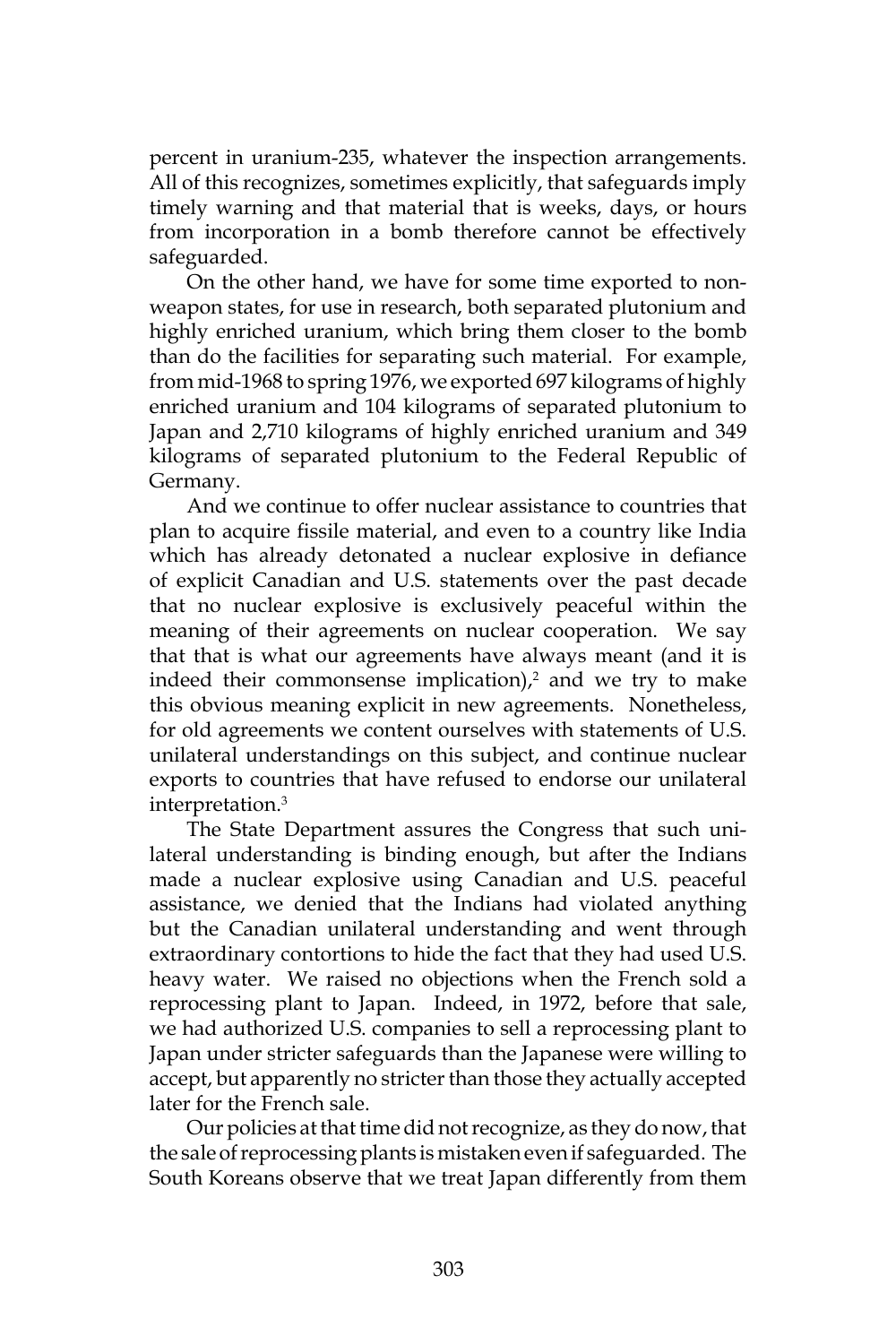when it comes to reprocessing. The French comment sardonically that we make a great fuss about the sale of a reprocessing plant to Pakistan, even though our representative to the IAEA approved the Agreement between Pakistan, France, and the IAEA on the transfer and safeguarding of that plant. And apparently not all American officials, and evidently not the most important ones, opposed the West German sale to Brazil in tones audible at the highest level of the German government. Chancellor Schmidt told the press in June 1975 that he regretted criticism by U.S. journalists and politicians but that "he knew of no criticism by the U.S. government."

We get then the worst of both worlds: In the end we refused to supply reprocessing or enrichment facilities to the Brazilians, knowing that though nominally civilian, such facilities could bring Brazil close to a bomb. But because we never formulated a coherent policy explaining that, it was easy for the Federal Republic to tell itself that we were simply sore losers in a business deal and that clinching the deal by giving the Brazilians a "sweetener" in the form of the principal ingredient of a nuclear explosive was perfectly all right.

Our agreements on nuclear cooperation abound in clauses that presume that the importing country will separate and recycle plutonium and that stocks of plutonium may in principle be effectively safeguarded. Moreover, we have talked of separating and recycling plutonium as if they were essential to the future of nuclear power both here and abroad, and have allowed the myth to persist that power-reactor plutonium cannot be used as an explosive. We have recently made the recycling of plutonium a "key initiative" in our energy conservation program. The Nuclear Regulatory Commission (NRC) has only recently shown signs of considering the international consequences of recycling to be a factor in the U.S. decision to license it domestically. As for uranium, sometime in the 1960s our attention wandered and we began to ship highly enriched uranium to non-weapon countries. We appear to have shipped some five tons overseas—perhaps 300 bombs worth of readily fissionable material. Our confusion has been durable and bipartisan.

# *How We Got Into This Fix*

The extensive fundamental overlap of the paths to nuclear explosives and to civilian uses of nuclear energy has been recognized since the mid-1940s.<sup>4</sup> The "heart of the problem" of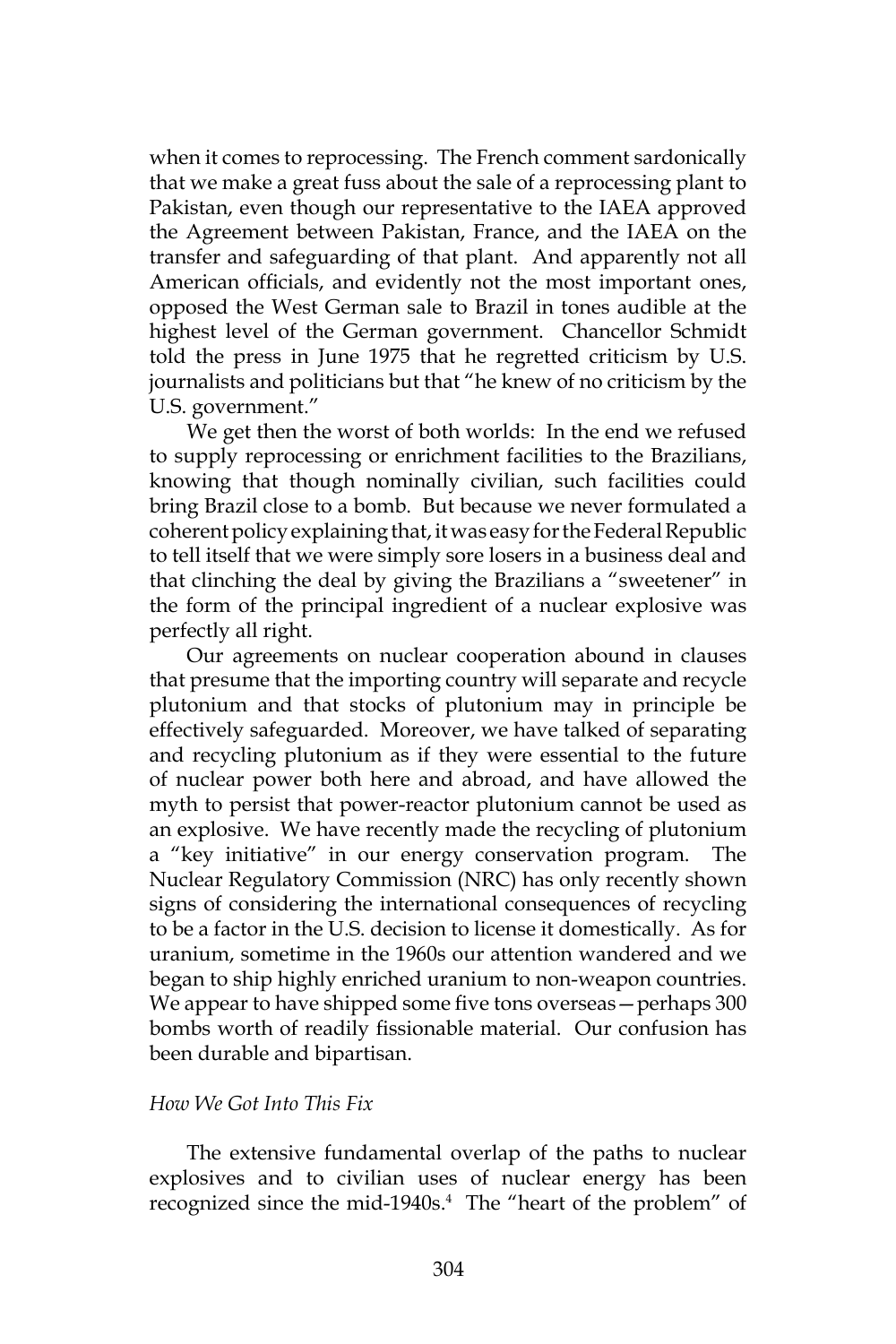international control, according to Robert Oppenheimer, was "the close technical parallelism and interrelation of the peaceful and the military applications of atomic energy." We have almost from the start said that the military and civilian atoms were substantially identical yet, paradoxically, that we wanted to stop one and to promote the other. The paradox was present in the Truman-Atlee-King Declaration of October 1945, and we made our most valiant effort to reconcile these opposing aims in the Acheson-Lilienthal Report and the Baruch Plan of 1946.

The Acheson-Lilienthal Report tried to resolve the dilemma by proposing to "denature" plutonium: that is, to spoil it as an explosive. This was to be accomplished by leaving the fuel to be irradiated in the reactors long enough so that the fissile isotope, plutonium-239, generated in the uranium fuel rods, would in turn generate a large portion of higher isotopes of plutonium and, in particular, a large fraction of plutonium-240, which had serious drawbacks from the standpoint of the art of weapons design of the time. The idea had been advanced in March 1945, by Leo Szilard, quite tentatively. (The troubles with plutonium-240 had been discovered only in the summer of 1944.) The Franck Report proposed denaturing less cautiously in June 1945.

Discussion was necessarily muted and limited by the requirements of secrecy, by the bounds of the current state of the art, and by the limitations of current understanding of that state of the art. The initial report was predicated on the belief that denaturing would interpose the high barrier of isotopic separation between the use of plutonium for civil and military ends. This, given the elaborate mechanism of international control called for in the Acheson-Lilienthal Report, would assure some two to three years warning. The report itself exhibited some uncertainty and ambivalence<sup>5</sup> about the hope for denaturing and the hope was almost immediately modified by a committee of distinguished Manhattan Project scientists to suggest that such plutonium could be used in a weapon, but would be very much less effective.6 Even the qualifications immediately introduced, we now know, were not strong enough. Yet the initial hope for denaturing has generated a long and inconsistent trail<sup>7</sup> of statements which still have their effect in encouraging the belief that plutonium left in the reactor long enough to become contaminated with 20 to 30 percent of the plutonium-240 or plutonium-242 would be unusable or, at any rate, extremely ineffective when used in a nuclear explosive. Since power reactors operated "normally" were expected for reasons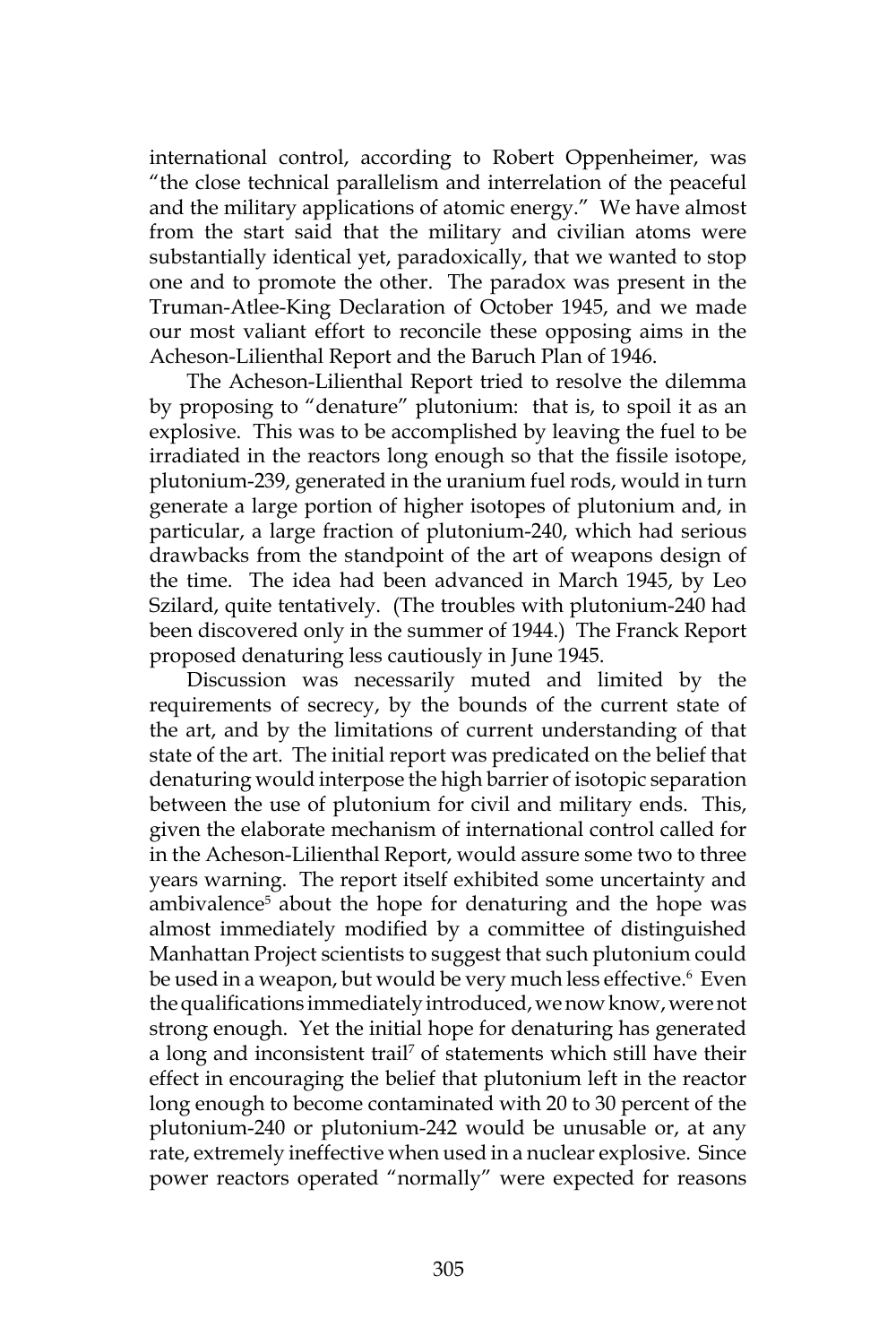of economics to achieve maximum "burnup" of fuel by leaving the fuel rods in the reactor long enough to so contaminate the rods, a kind of denaturing was hoped for as a result of standard procedures. However, this hope turned out to be a slender reed.

The Baruch Plan would have given sovereign states control only of "safe" civilian activities. They would have gotten all of their fissile material in denatured form, separated from spent fuel in plants owned by an international authority. That authority was to have a monopoly of all "dangerous" activities: that is, all those that could quickly be turned to the manufacture of explosives. The plan rejected as unworkable any reliance on inspection rather than on ownership and control of dangerous activities.

The Soviets turned down the Baruch Plan. Since then we have come to rely on exactly the scheme regarded as unworkable by the authors of the Acheson-Lilienthal Report and the Baruch Plan. We rely in essence only on accounting and inspection of dangerous activities in non-weapon states. We are encouraged to do so by remnants of the belief that plutonium from a power reactor is not very dangerous.

But why was it important that plutonium be made safe for civilian use? The short answer is that we were powerfully impelled after the horrors of Hiroshima to believe that nuclear energy had a constructive use in electric power as spectacular as its use in military destruction. And we believed, on the basis of our initial understanding of the scarcity of uranium, that plutonium was essential to the future of nuclear electric power. The known reserves of natural uranium in the late 1940s were a mere 2,000 short tons. Since natural uranium contains only a tiny fraction of the fissile isotope, uranium-235, converting the more abundant uranium-238, which is not itself fissile, into fissile plutonium seemed a logical way to extend the scarce supply of fissile material for electric power. (From the first, we had contemplated using plutonium not only in breeders, but also in present-day reactors.)

And the natural impulse to find civilian use for this enormous force led statesmen frequently to talk as if the civilian use were a substitute for the military one: The more we used atoms for peace, the less we would use them for war. We subsidized the spread of civilian nuclear technology not simply in the hope for spectacular economic benefits, but as if it were a decisive measure of nuclear disarmament. We dispersed "research" reactors in the Third World as a substitute for sending a symbolic "atomic peace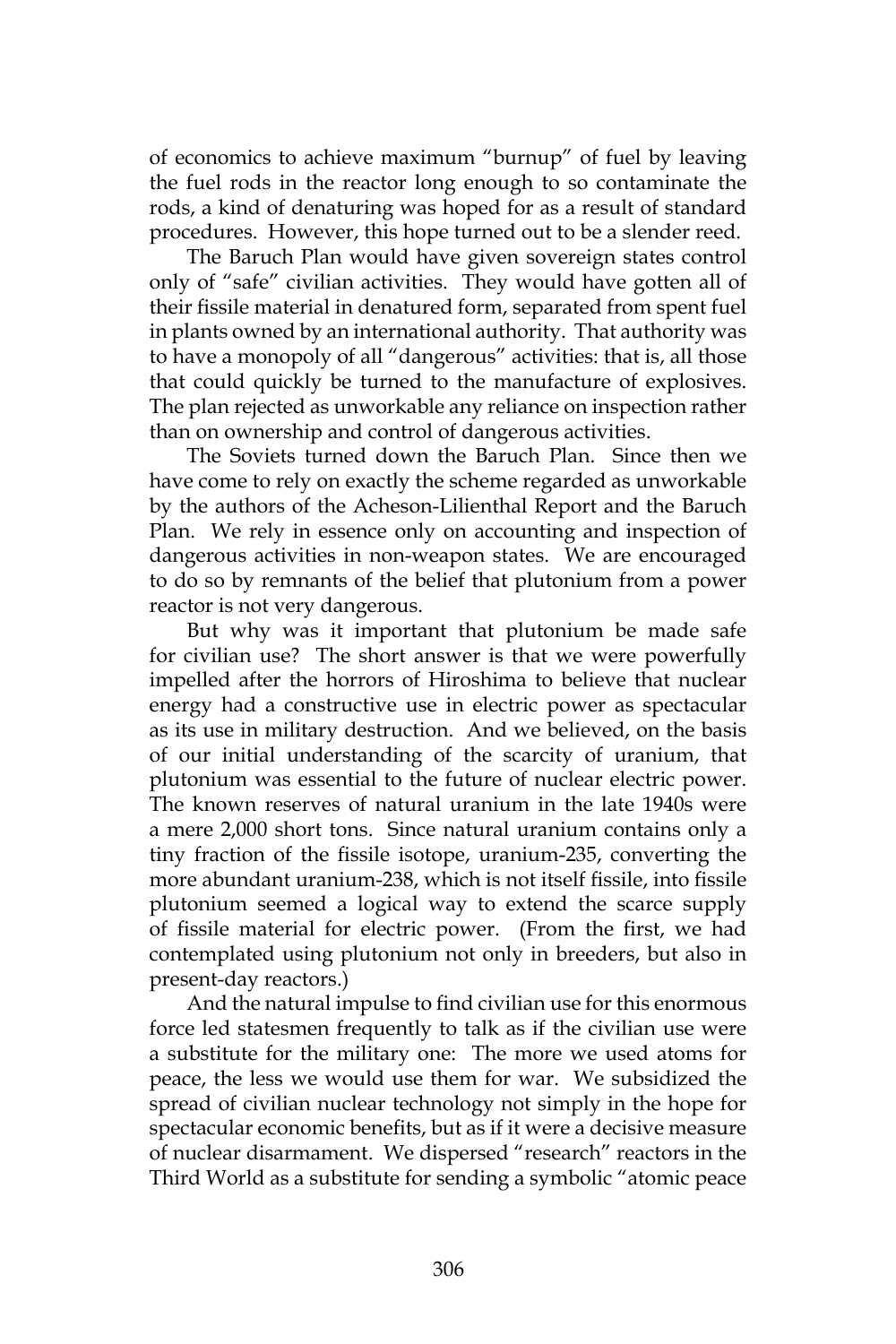ship" around the world rather than as a matter of hard economics for development, and were embarrassed to find that we had made it a matter of international prestige to have a research reactor, even for countries that had no trained personnel to use it. We made concessionary loans for power reactors almost as tenuously based in economics, and we did this as if they were necessarily advancing the cause of peace.

Robert Oppenheimer was quite right in saying that, unlike the Acheson-Lilienthal Report or the Baruch Plan, the Atoms for Peace program had no "firm connection with atomic disarmament" and that its bearing on the prospect of nuclear war was "allusive and sentimental" rather than "substantive and functional." This symbolic use of atomic energy antedated the Atoms for Peace program and relates to our earliest habits of talking about promoting the peaceful uses of the atom as if they would automatically displace the military use.

However, it can be said of the pioneers of the nuclear age that though they sometimes talked as if there were a dichotomy, they also saw that the heart of the problem was a large overlap between civilian and military applications of nuclear energy, and they grasped very firmly the point that keeping the two sorts of activities separate means more than simply detecting a violation of an agreement. It means early detection of the approach by a government toward the making of a bomb in time for other governments to do something about it. This principle has been reaffirmed recently by the president, by the assistant administrator for national security of the Energy Research and Development Administration (ERDA), and by the inspector general of the IAEA. But, in practice, the point has a way of getting lost in the middle reaches of both national and international bureaucracies.

It was only to be expected that over two decades of Atoms for Peace programs would result in the formation of large groups of professionals in industry, in nuclear engineering departments of universities throughout the world, in governments, and in regional and international agencies. All of these groups have a strong interest in the "enlargement and acceleration" of the use of nuclear energy and a much milder concern with such long-term problems as the disposal of radioactive waste or the spread of nuclear explosives. They tend to identify any restraints to control the dangers of proliferation as simply—dread word—"antinuclear." The hostility has been worsened by some of the extremists of the environmentalist movement, who seem dedicated to stopping and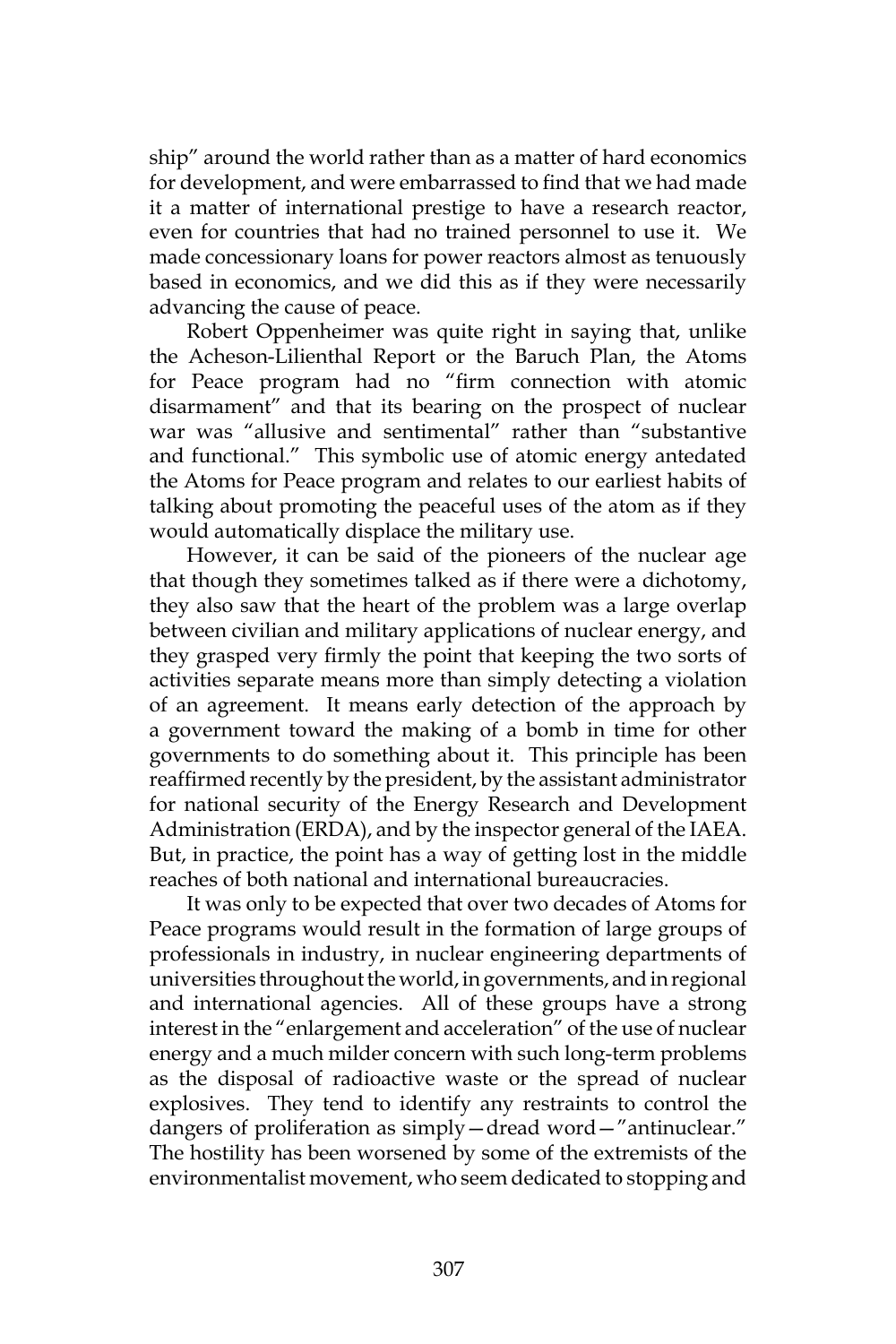dismantling all civilian nuclear power rather than controlling its dangers and encouraging the development of safe forms of nuclear and nonnuclear energy. The nuclear energy faction inside large industrial corporations in turn feels embattled by any attempt at further restriction, precisely because reactor manufacture has so far involved great business losses in spite of subsidy. The nuclear debate degenerates into a dog fight between extremes, with the accusations by Squeaky Fromme and the Manson Family about a nuclear power conspiracy almost mirrored in the dark hints by the beleaguered industrial bureaucracy.

For example, delegates to a meeting in Vienna last spring of the International Union of Producers and Distributors of Electrical Energy suggested that the holdups in separating plutonium to "close" the fuel cycle are due to "subversive elements" at work among groups opposing nuclear development.8 At a conference in Düsseldorf earlier that week the chief executive of VEBA, a leading West German energy concern, indicated that the nuclear opposition was heavily backed with cash "from across the border."9 But from the standpoint of reactor manufacturers whose profits are all still in the future, less sales promotion and a more sober look at the social and even the entrepreneurial risks would be salutary for the industry itself. Treating as the enemy all doubters of nuclear market and cost-benefit studies encourages badly timed investments and the present industry troubles.

However we got into our present fix, we still have to ask what the fix portends for the future of proliferation, if we do nothing.

#### *Is the Spread Likely?*

Past predictions of immediate spread have, for the most part, been false alarms. So, immediately after the war, scientists who had figured in the Manhattan Project predicted that, unless there were very drastic international controls, bombs would spread rapidly. Harold Urey forecast a half dozen countries entering the nuclear club in as few as five years. Irving Langmuir predicted that Russia would get nuclear weapons very quickly, but would be beaten in the race by Canada and England. And the general public reflected this pessimism. Intelligence estimates in 1948 were more hopeful (excessively so in predicting when the Soviet Union would get the bomb), but official predictions have had their ups and downs.

A second flurry of alarm came in the late 1950s as the military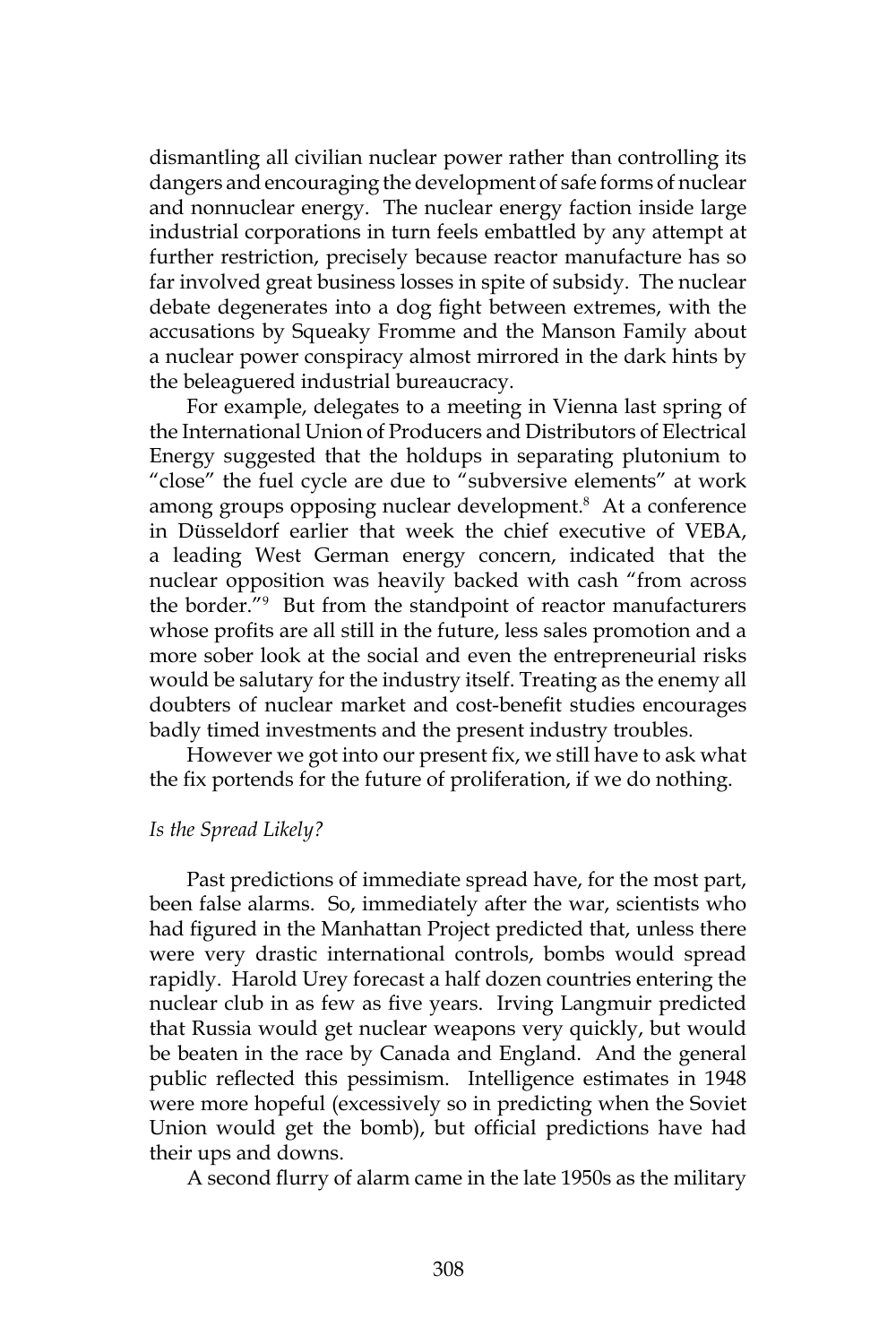potential of the Atoms for Peace programs began to be visible. Officials predicted, for example, that not only Canada and Sweden would get nuclear weapons in the early 1960s but, unless there were a multilateral nuclear force, West Germany would too. Perhaps the best known study done then was by the American Academy of Arts and Sciences and the National Planning Association (NPA): it suggested that without international control there might be as many as 10 new nuclear powers in five years. This study was summed up somewhat incautiously by C.P. Snow's famous statement in 1960 that all physical scientists ". . . *know* that for a dozen or more states, it will only take perhaps six years, perhaps less" to acquire fission and fusion bombs. Nothing of the kind happened. By comparison with these early alarms, the actual increase in the number of countries testing nuclear explosives has been very slow. Three additional countries tested at intervals of eight, four, and 10 years in the 22 years following the British nuclear explosion.

There is a lesson to be drawn from a close examination of these past apocalyptic predictions. They assumed essentially that, in the absence of some quite extreme and politically implausible change in circumstance, countries that could get nuclear weapons would do so, and would do so more or less in the order of their technical and industrial competence. The incentives and drawbacks for proceeding with a nuclear weapons program were in all essentials neglected. However, political will is the key, rather than mere competence. The demand for weapons was softened by a system of working alliances and explicit or implicit guarantees that applied to most of the then likely prospects for an independent nuclear capability. The price and risks in undertaking a nuclear weapons program were also higher than most of the prophets had recognized. It is important today, as then, to look soberly at incentives and disincentives for the spread and how they might be affected. We should not easily assume inevitability.

Some students of proliferation, however, observe that three countries tested in the first decade, two in the second, one in the third, and are made excessively cheery by the diminishing sequence. But changes are taking place beneath the placid surface, which is presently undisturbed by new countries testing weapons. These changes are much less cheering. Under the present rules, civilian nuclear energy programs now under way assure that many new countries will have traveled a long distance down the path leading to a nuclear weapons capability. The distance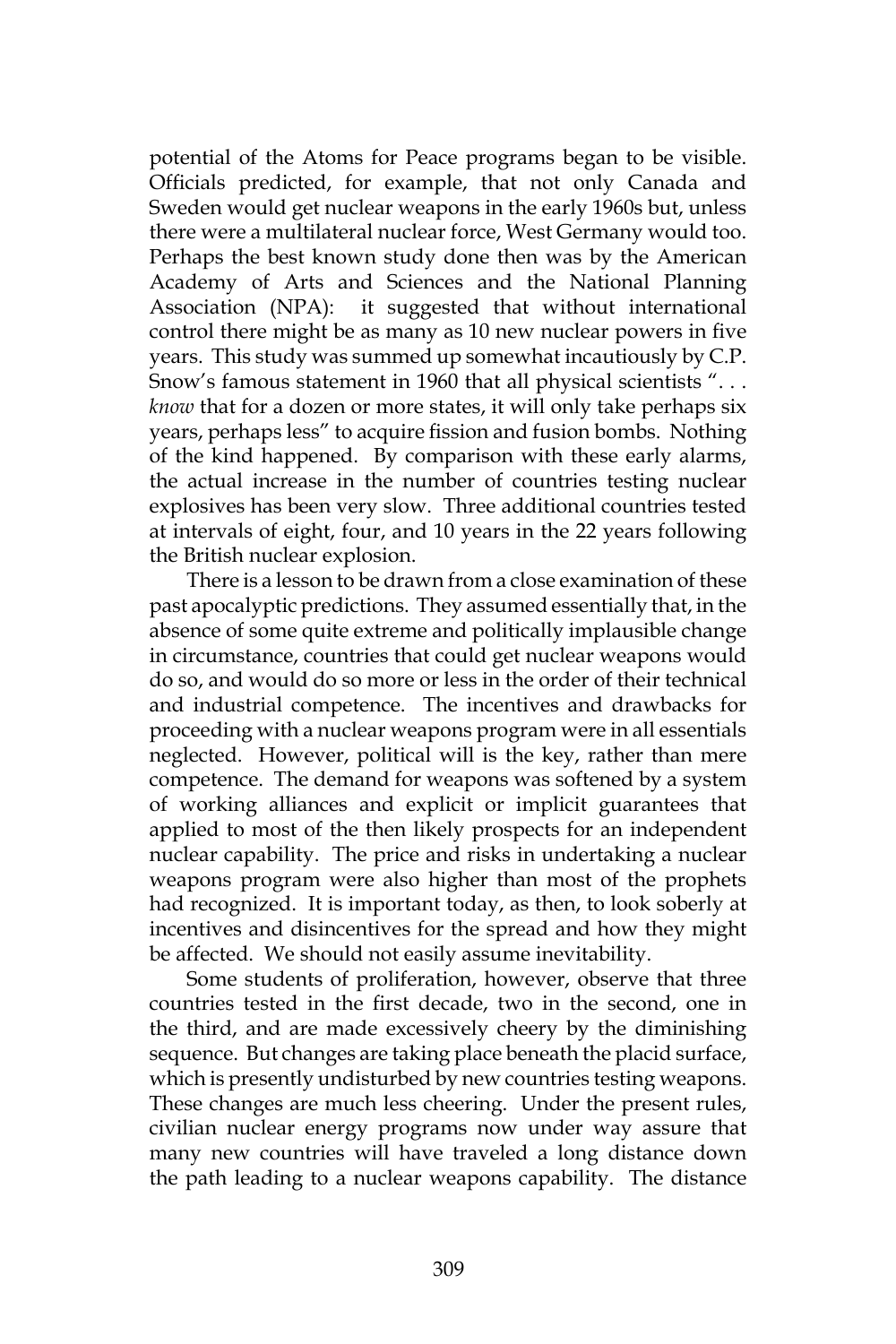remaining will be shorter, less arduous, and much more rapidly covered. It need take only a smaller impulse to carry them the rest of the way. There is a kind of Damoclean overhang of countries increasingly near the edge of making bombs.

For convenience, distinguish three conditions in which plutonium might be found in the course of generating nuclear electric power. The first is the accumulation of plutonium in irradiated or "spent" uranium fuel which is now a normal byproduct of any operation of our current reactors. The second condition, much closer to being usable in a nuclear weapon, would be that of plutonium in fresh mixed plutonium and uranium oxide fuel rods. Even if a country did not separate plutonium or manufacture such mixed oxide fuel rods itself, it could have plutonium in this second form in reloads of mixed oxide fuel at the input end of reactors. Plutonium in the third condition would be found already separated in the form of plutonium dioxide or plutonium nitrate. In this form, it could be found at the output end of a separation plant, or at the input end and in stocks-in-process in facilities that manufacture mixed plutonium and uranium fuel rods. Plutonium in these three conditions comes successively closer to a nuclear explosive. The last two conditions need occur only if plutonium recycling becomes general.

At present, our agreements on cooperation in general leave title to the spent fuel and all its products in the importing country. For governments accumulating the spent fuel, the barrier to obtaining a high enough concentration of fissile plutonium will be the need to separate the plutonium chemically. This is a less formidable obstacle than isotopic separation, the facility for which costs billions of dollars using present techniques and would take years to construct. Nonetheless, chemical separation is substantial barrier and perhaps the most important one remaining, if nuclear suppliers do not secure the return of spent fuel. Getting spent fuel is a considerable stride along the road to nuclear weapons, compared to the position of the weapon states which started from scratch. But spent fuel still needs to be reprocessed, and that involves delay and then remote manipulation of extremely toxic, radioactive substances, facilities with six or seven feet of shielding, lead glass windows, etc. Tons of spent fuel must be handled to produce kilograms of plutonium.

At the other extreme is the plutonium that would be stored at the output or "back" end of reprocessing plants and at the input or "front" end of plants fabricating plutonium or "mixed oxide" fuel. Such plutonium in the form of plutonium dioxide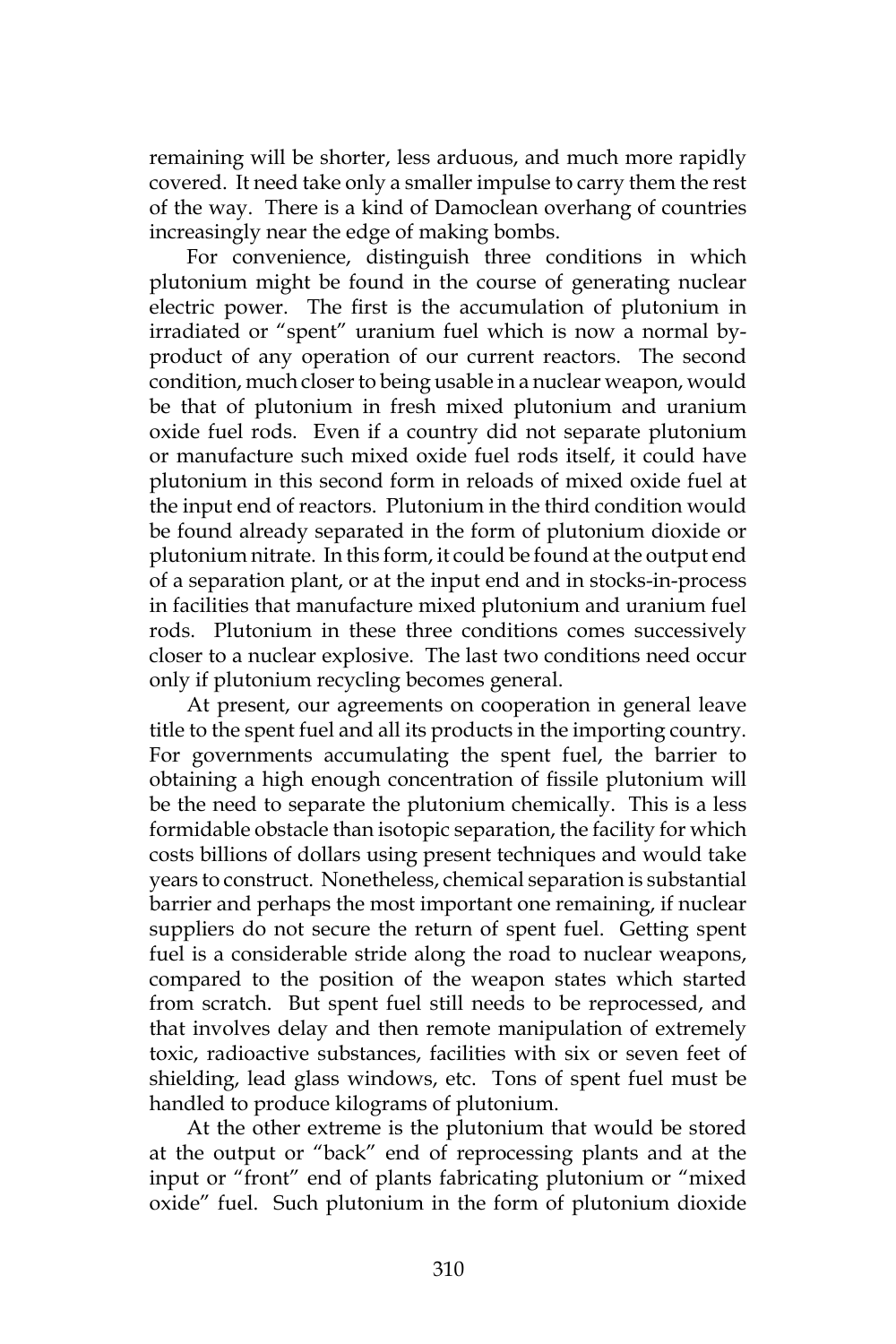or plutonium nitrate could be converted to plutonium metal using generally known methods and without remote handling equipment or extensive shielding and the like, but only a glove box. It should take no more than a week in a facility covering 3,600 square feet and costing about \$1,400,000.

Plutonium would also be found, if it is recycled, in fresh unirradiated fuel rods at the input end of the reactor. Extracting plutonium from such mixed oxide fuel would be very much easier than taking it out of the irradiated spent uranium fuel. Plutonium is more concentrated in the mixed oxide fuel rods (4.5 percent compared to .7 percent). Unlike irradiated fuel, it is not highly radioactive and would require no delay, no "hot cells" with heavy shielding, no remote manipulation, and no removal of fission products. A facility for separating 5 kilograms per day and converting it to plutonium nitrate might exist in a 1,400 square foot laboratory and might cost \$235,000. This is trivial by comparison with the cost of a facility for deriving comparable quantities of plutonium nitrate from the spent uranium fuel. The latter might cost from \$75 million to \$100 million. The difference is important, because today many proposals would ban separating plutonium in non-weapon states, but not recycling it in mixed plutonium and uranium fuel. So, for example, early drafts of U.S. agreements of cooperation with Egypt and Israel.

We can measure the advance toward the ability to manufacture nuclear explosives implicit in recent civilian nuclear electric programs, as of 1975, by showing first the number of countries, including the present weapon states, that would have enough separable but possibly unseparated plutonium for a few bombs between now and 1985. Second, the large number of countries with various quantities of plutonium in fresh reloads of unirradiated plutonium fuel if plutonium recycling should become general, and even if these countries do not themselves separate plutonium or manufacture plutonium fuel rods. Third, the number of countries that have planned to have a capability to separate that much plutonium by 1985. The results of these three sets of calculations are displayed respectively in Figure 1, Table 1, and Figure 2.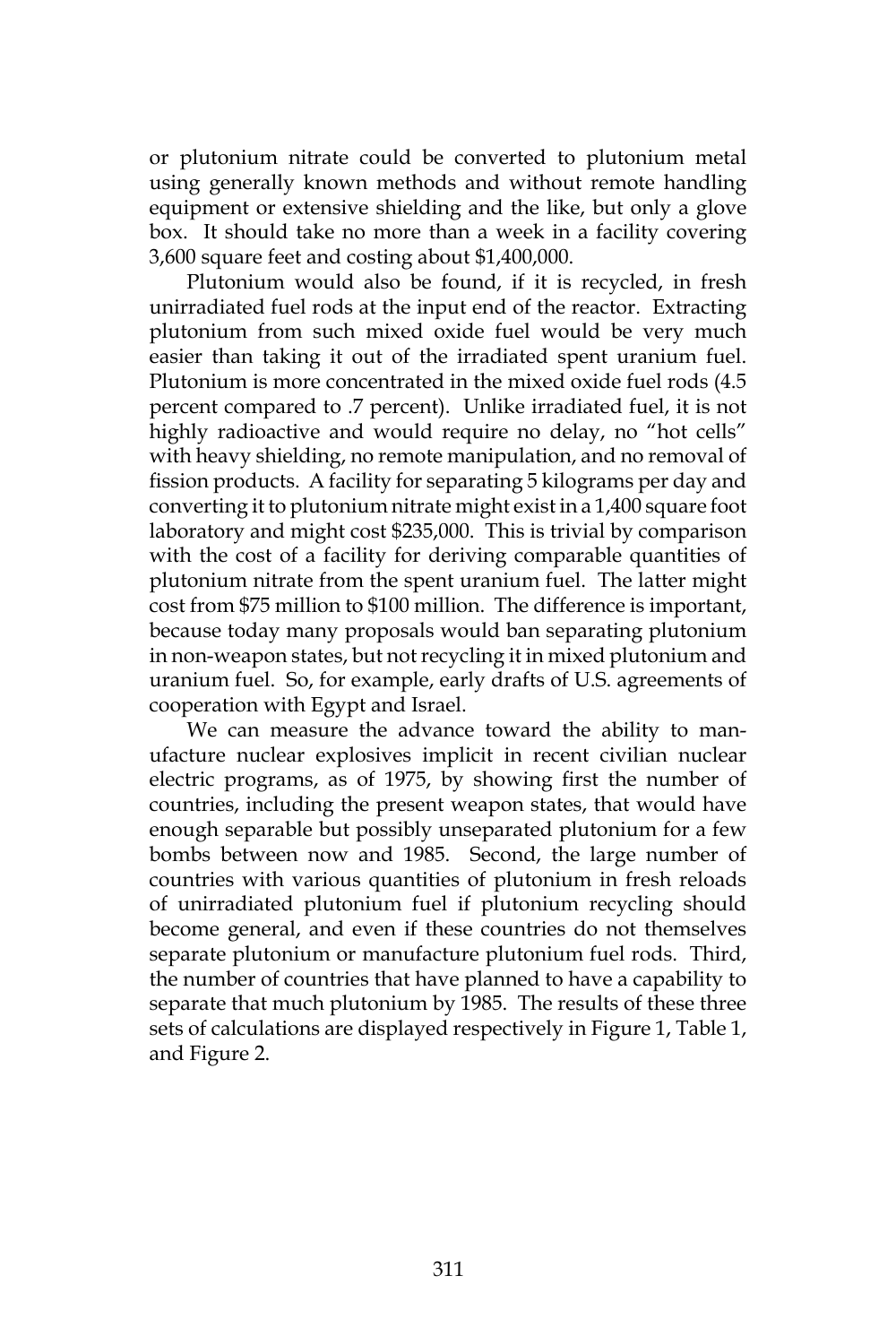

**Figure 1.**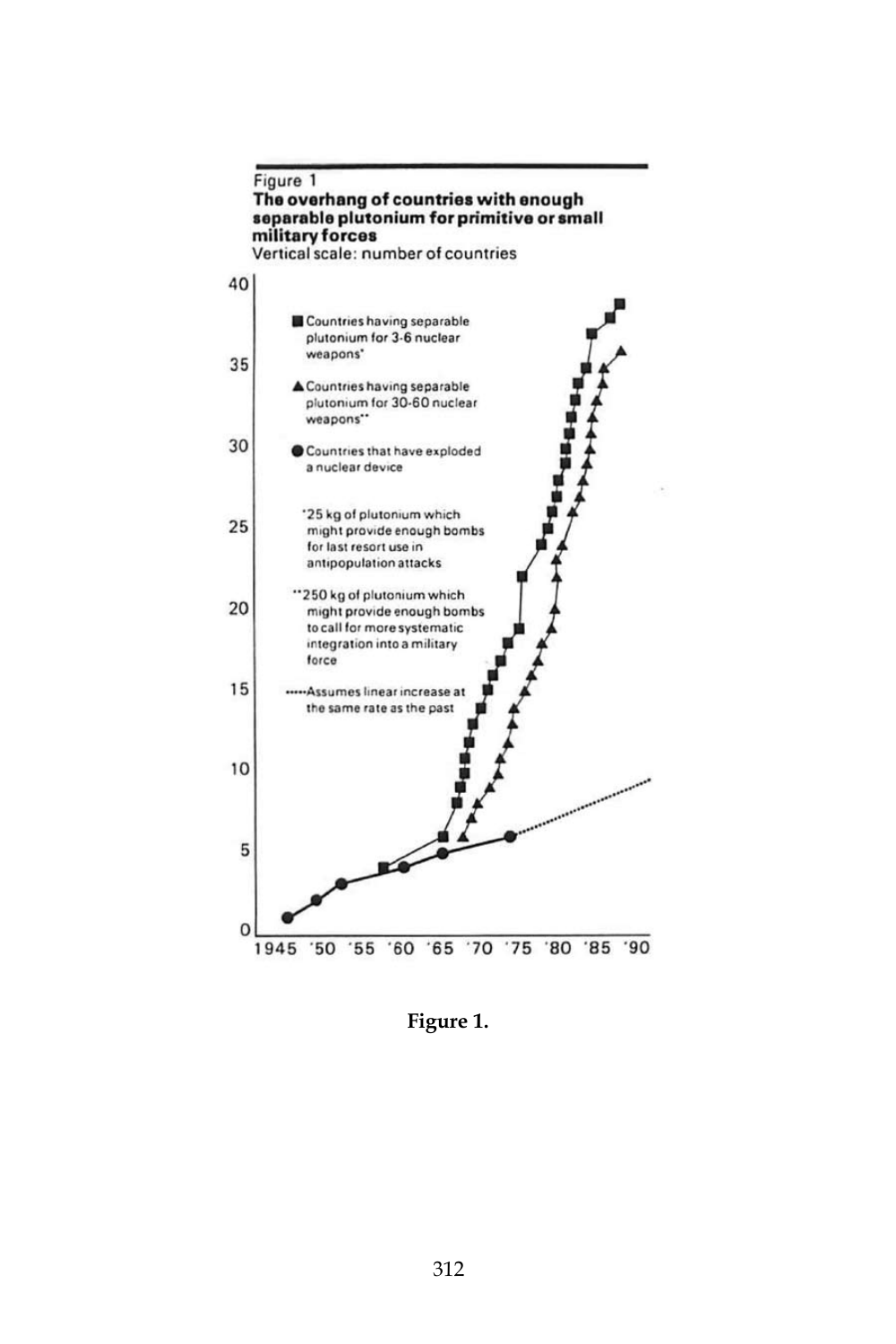#### Table 1

#### Plutonium Available from Reloads of Mixed Plutonium and Uranium Oxide (MOX) Fuel in the Early 1990s\*

|               | kg of Pu <sup>•</sup> | Number of<br>(Plutonium) Bombs' Worth <sup>b</sup> |
|---------------|-----------------------|----------------------------------------------------|
|               |                       |                                                    |
| Austria       | 400                   | 46                                                 |
| Belgium       | 2,800                 | 325                                                |
| <b>Brazil</b> | 500                   | 58                                                 |
| West Germany  | 11,700                | 1,357                                              |
| Indiac        | 360                   | 42                                                 |
| Iran          | 3,200                 | 371                                                |
| Italy         | 2,100                 | 244                                                |
| Japan         | 9,000                 | 1.044                                              |
| South Korea   | 900                   | 104                                                |
| Mexico        | 800                   | 93                                                 |
| Netherlands   | 400                   | 46                                                 |
| Philippines   | 1,000                 | 116                                                |
| Spain         | 5,600                 | 650                                                |
| Sweden        | 4,800                 | 557                                                |
| Switzerland   | 3,200                 | 371                                                |
| Taiwan        | 3,200                 | 371                                                |
| Yugoslavia    | 500                   | 58                                                 |
| Egypt         | 700                   | 81                                                 |

\* Using only indigenously produced plutonium and<br>assuming that one reload is always kept at each reac-<br>tor. Any country without its own MOX fuel fabrica-<br>tion facilities could justify stocking one reload. A<br>single MOX rel

# **Table 1.**

 $*$  Assuming 580 kg per 1,000 megawatt boiling water<br>reactor reload and 770 kg per 1,000 megawatt pressurized water reactor reload, linear scating for other re-<br>actor sizes. See U.S. Atomic Energy Commission,<br>Generic Envi

**b** 8.62 kg Pu per bomb assuming 5kg fissile Pu/bomb and assuming MOX Pu is 58 per cent fissile Pu.

<sup>&</sup>lt;sup>c</sup> The figures for India are the result of direct calculation.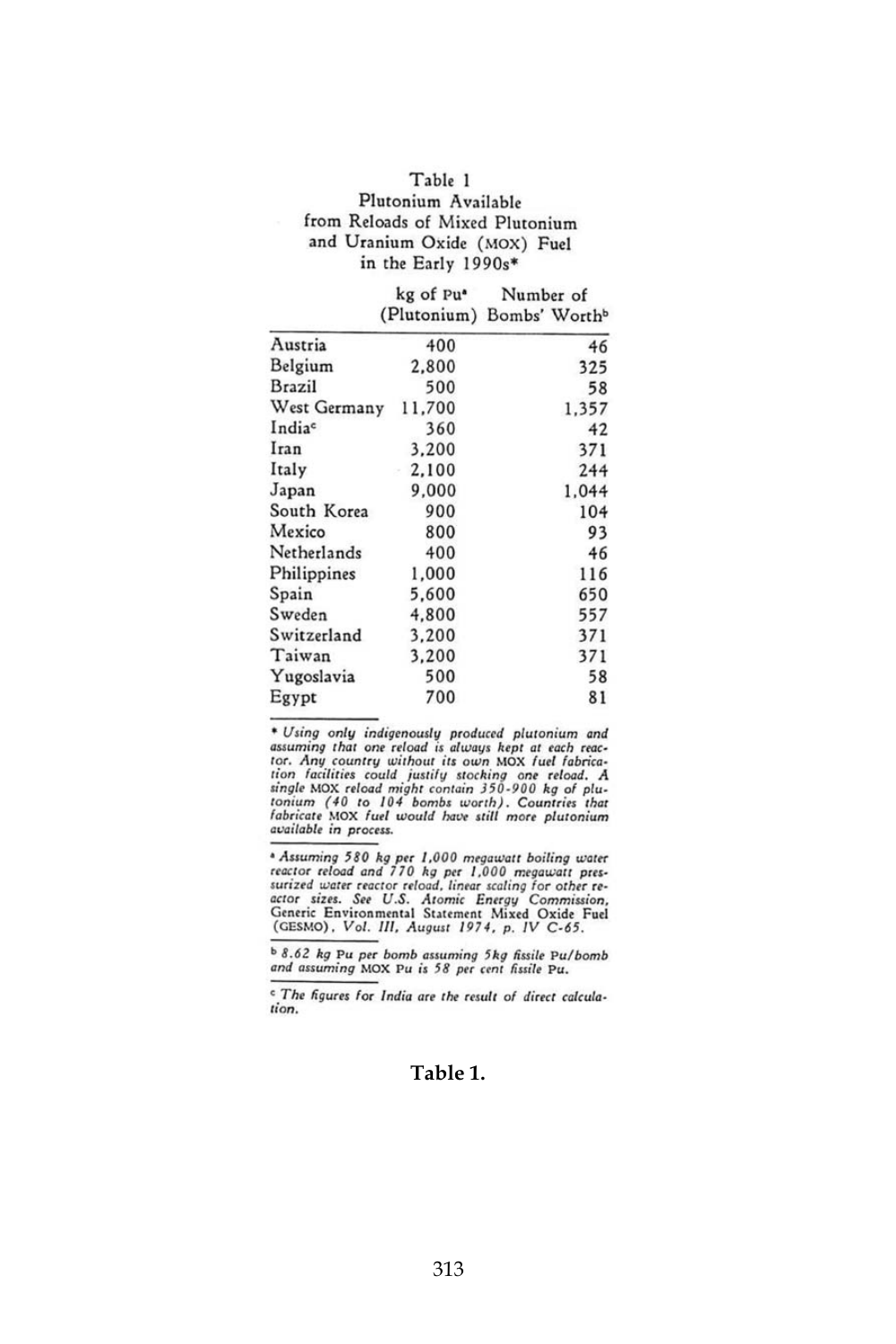

# **Figure 2**.

The first thing to be said about the numbers in these charts is that they are very large ones. Chemical separation of plutonium and the enrichment of uranium are civilian activities which have long been regarded as "normal," if not yet operational, parts of the nuclear electric fuel cycle. They may sometimes and in some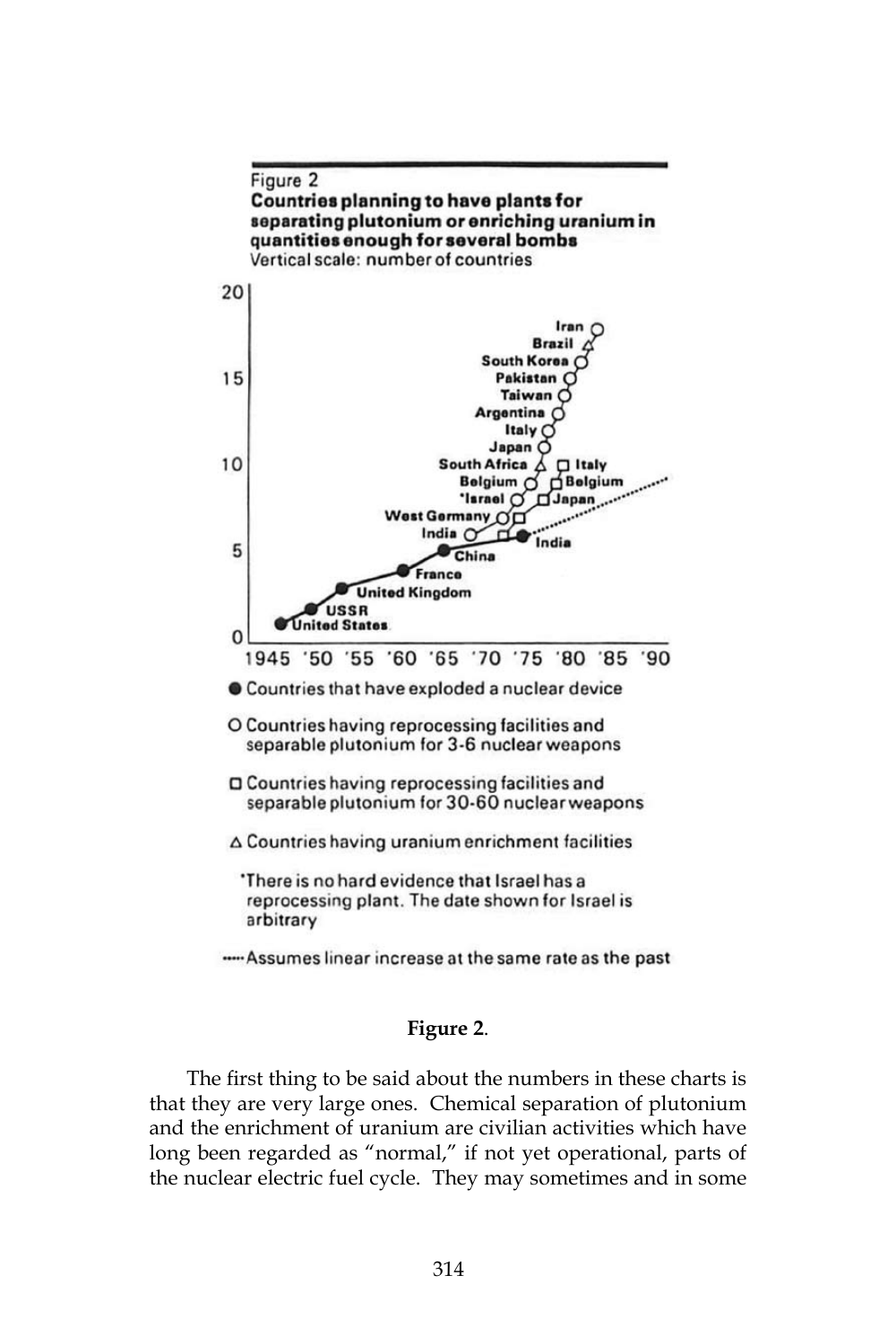places be discouraged by various ad hoc national policies, but they have not been subject to a clear-cut international or universal national prohibition by supplier countries. The problem of inhibiting or reducing the size of this burgeoning capacity is not merely then a matter of an improved watch, to see that a clearly agreed prohibited line is not crossed. Among other things it would involve defining and moving such a clearly agreed boundary to preclude activities which cannot provide adequate warning. And for whatever dangerous activities remain on the permissible side of the agreed boundary, we need to elaborate a consistent national policy to discourage them and encourage other safer alternatives.

The second thing to be said is that this large growth is not inevitable. It presumes the carrying through of plans, negotiations, and constructions not yet firmly committed; some, like the Korean and Taiwan separation plants, have had setbacks. The growth, moreover, is open to further influence, a subject for the elaboration of policy of supplier as well as recipient governments. But American influence on the policies of various importing and exporting countries is limited by the confusion and arbitrariness of our policy on access to fissile material. Figures 1 and 2 and Table 1 are not unconditional forecasts, but indications of what may happen if conditions are not altered.

The gist of these figures is that, under the present rules of the game, any of a very large number of countries may take these further long strides toward the production of nuclear weapons in the next 10 years or so without violating the rules—at least no vigorously formulated, agreed-on rules.

These paths toward producing weapons are in addition to paths which exploit the weakness of sanctions against breaking the Treaty on Non-Proliferation of Nuclear Weapons (NPT) or bilateral rules, and in addition to paths open to those governments which have not ratified the NPT. Extending the NPT to more countries or increasing the efficiency of "safeguards" or physical security measures would not, therefore, block these paths. The recent interest in measures against "diversion," while useful in itself, distracts attention from the steady spread of production capacities within the rules.

Some part of the stocks of fissile material might always be diverted within the limits of error of material unaccounted for by any inspection system. In the future, when these stocks are very large, diverting even a small percentage would yield sizable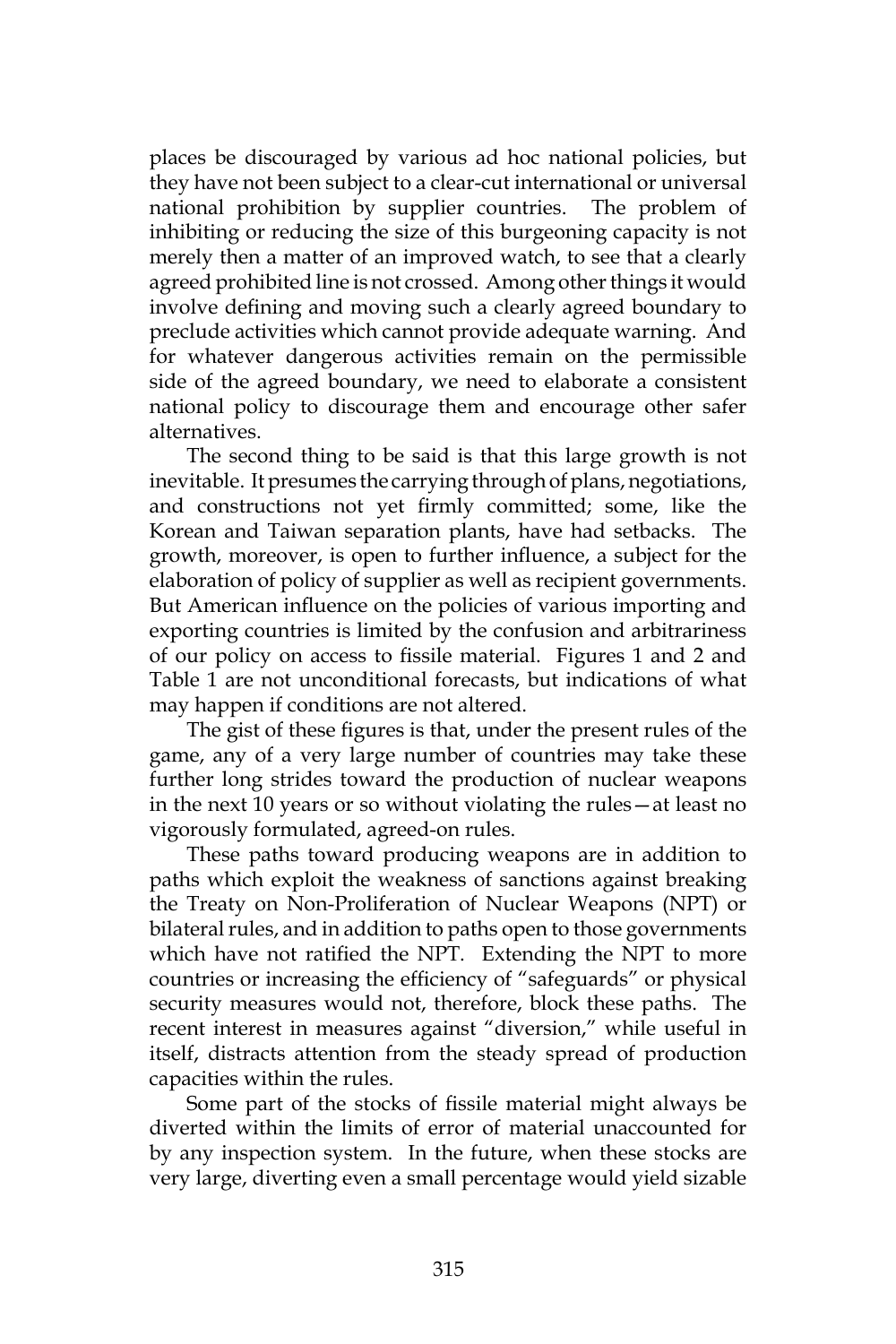absolute amounts. This tends therefore to be the focus of most attention. Yet it is much less important than the possibility of piling up significant stocks of fissile material legally, without diversion, for use later in explosives.

I have distinguished for convenience four kinds of nuclear explosive capacity. The first is the sort of capacity which has been much in the public eye in the last year or two, due especially to the efforts of Dr. Theodore Taylor to make clear its dangers. It would consist in the manufacture of a crude device derived from stolen fissile material, perhaps not using plutonium metal, but plutonium dioxide powder, yielding as little as 10 or 100 tons of energy, and designed for terrorist use by some nongovernmental group, or possibly even a single individual. It might use poorly separated material and be dangerous not merely if exploded in anger, but to store and handle.

The second capacity would rely on a few explosives, perhaps implosion weapons in the kiloton or greater range. They might be used by governments as a desperate last resort threat against populations (or transferred by some governments to terrorists). The third capacity I have taken arbitrarily as consisting in perhaps 50 such devices, enough to call for plans to incorporate them into a military force. The fourth would be much more sophisticated. It is the kind that an industrial power like Japan might contemplate, if it made the decision to become a military nuclear power in the 1980s or 1990s. It would require very sophisticated fission and fusion weapons with predictable yields and with more advanced and protected delivery capabilities.

This article focuses especially on the second sort of capability. It imposes no stringent requirements for delivery. (These requirements are very stringent for a middle power to get a serious and responsible force in the 1980s.) I do not, however, mean to imply that the capacity to produce a few bombs for use as a last resort will actually realize the hopes some government might place in it. It is likely to be extremely inflexible, vulnerable, and available only for suicidal use. Nonetheless, some governments might take this route.

However, the nuclear energy bureaucracy, and statesmen informed by it, have been cheerfully arguing that the recycling of plutonium will not make the spread of weapons more likely. Their arguments are residues of the initial faith in denaturing. They are saying that power reactor plutonium would be contaminated in normal reactor operations and abnormal operations would be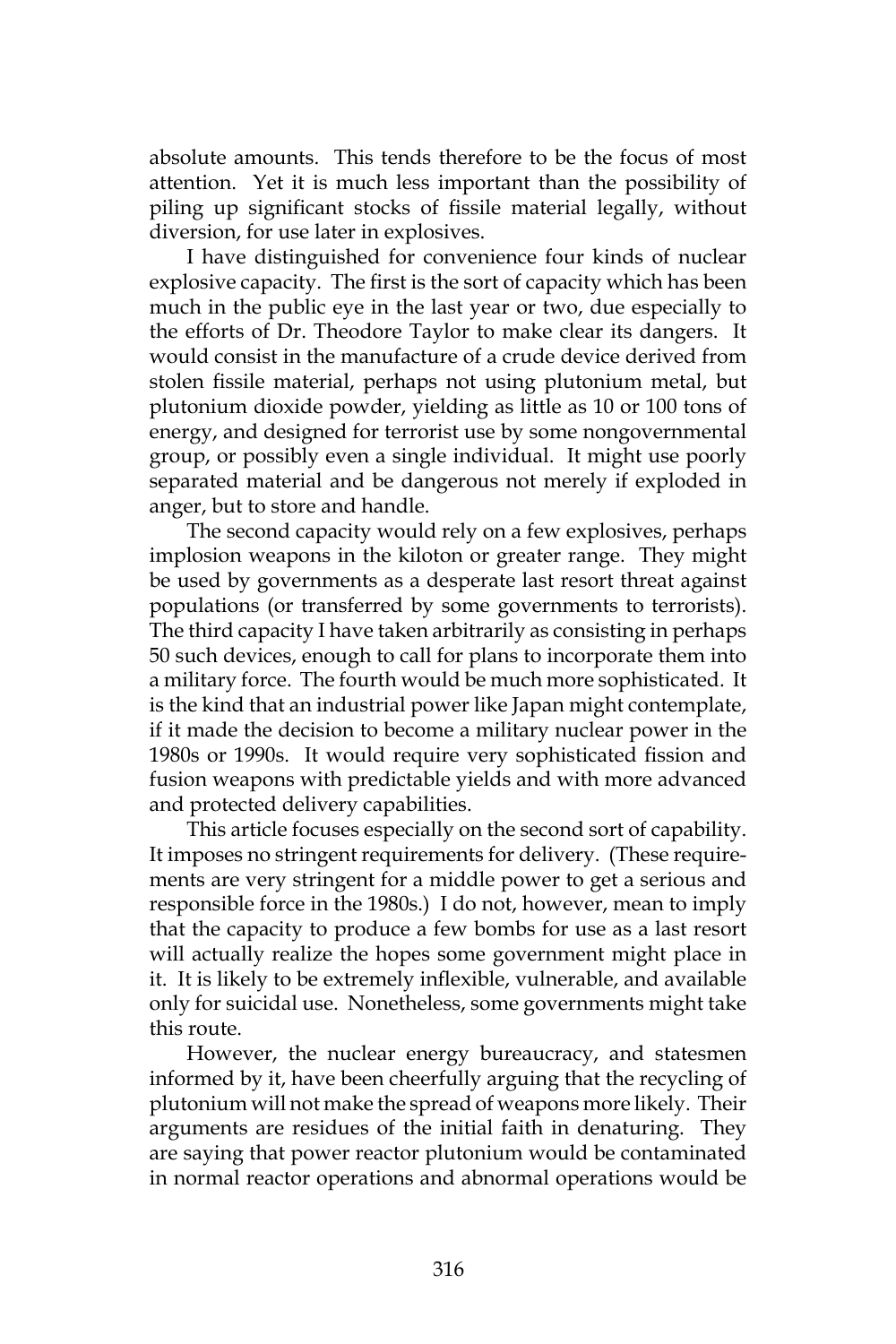quickly detected and punished; that power reactor plutonium cannot be used as an explosive; or if so used, it would be ineffective, with generally low yields and highly variable ones; that only sophisticated nuclear weapon countries like the United States and the Soviet Union, with many years in the business, could so derive weapons that have any genuine military use; and finally, with a touching bathos, that power reactor plutonium is anyway less than optimal for weapons.

It is surprising that the faith in denaturing of plutonium, however plausible initially, could have survived for more than three decades. Since this belief explicitly or implicitly rationalizes so much carelessness, it is important, before putting it to rest, to offer some current examples. "Both Framatome and French officials," according to *Nucleonics Week*, June 3, 1976, "deny the [South African] deal is conducive to weapons building. 'The worst way to make a bomb is to buy an LWR (light water reactor) for 5 billion francs,' commented Leny. Abourdarham [also of Framatome] added, 'To get clean Pu-239 from our type of reactor, you'd have to lower the burnup rate and discharge the reactor not once a year but about twice a month.' The higher the burnup the more contaminated the spent fuel is with Pu-240." The new French foreign minister, while ambassador to the United Nations, told the Security Council flatly that plutonium so derived "could not be used for military purposes."10 In Germany, officials of Kraftwerk Union have suggested that weapons-grade plutonium must be 98 percent pure plutonium-239, and that anything less could be used not in a military weapon, but only in "terrorist explosive devices" of low and uncertain yield, which in any case would be extremely hard for terrorists to make.<sup>11</sup> The Swedish government committee on radioactive wastes (the Aka Committee) reports that "The plutonium . . . produced in Swedish power reactors contains as much as 25 percent to 30 percent of plutonium-240 [and] . . . can only be utilized in weak and probably unreliable nuclear charges of highly questionable military value."12

In the United States, the president of the Atomic Industrial Forum says that if nuclear reactors are "run on an economic fuel cycle—that is, long irradiation times—the plutonium produced is readily used only for making explosive devices which are hardly military weapons."<sup>13</sup> He goes on to suggest that only very sophisticated weapons countries like the United States and the Soviet Union are able to overcome the difficulty by special design. The Forum's Committee on Nuclear Export Policy concludes that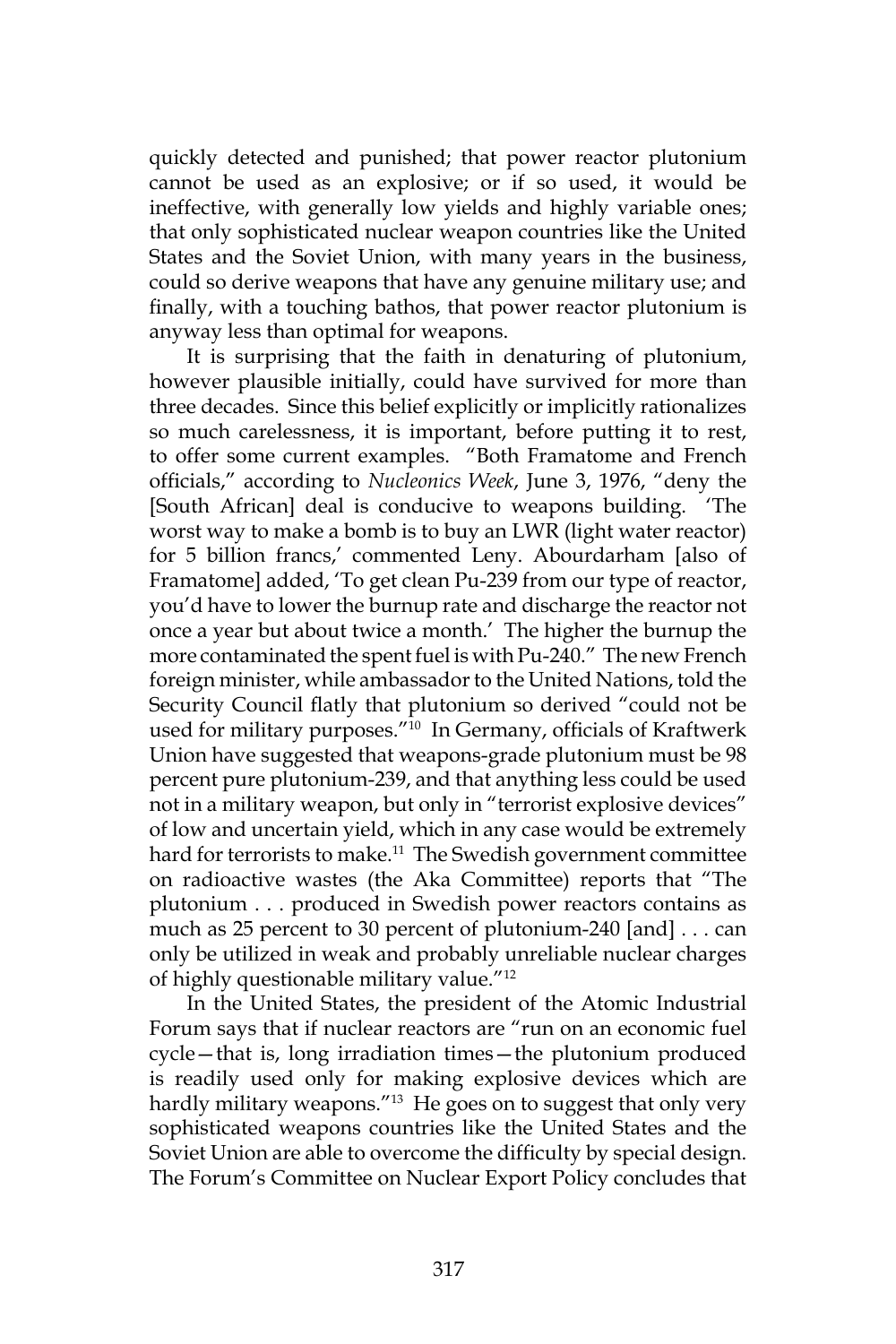we should promote peaceful nuclear electric power only to the extent consistent with the goal of eliminating proliferation, but they do not think that should impose much constraint, since, ". . . power reactors are not a practical or economic vehicle for producing weapons-grade plutonium. The processing of fuel from a power reactor at low irradiation levels would be costly and revealing of intentions, thus jeopardizing the supply of new fuel. On the other hand, the use of reactor-grade plutonium of high irradiation levels for weapons purposes presents formidable technical challenges."14

And finally American government officials in agencies granting loans and subsidies to countries like India which have or propose to get reprocessing plants take comfort from the fact that, "While the plutonium produced by these reactors could be used in an inefficient and unsophisticated explosive program, it is not optimum material for explosive uses because of the high percentage content of the nonfissionable plutonium isotope plutonium-240."15

But all of this is quite misleading. For one thing, a nonweapon country can operate a power reactor so as to produce significant quantities of rather pure plutonium-239 without violating any agreements or incurring substantial extra expense. This would involve departing from theoretical "norms" for reactor operation, but a look at the actual operating record of reactors in less developed countries suggests how theoretical these norms are. Even in America in the early 1970s, leaking fuel rods caused Commonwealth Edison to discharge the initial core of its Dresden-2 reactor early, with nearly 100 bombs-worth of 89 to 95 percent pure fissile plutonium.16 (In India, as of September 1975, 97 percent of the fuel discharged from its Tarapur reactors had leaked.) Countries like Pakistan and India, with smaller electric grids and poorer maintenance, have operated much less and much more irregularly than the steady 80 percent of the time originally hoped for; and have irradiated their fuel and contaminated the plutonium in it less. Since it is neither illegal nor uncommon to operate reactors uneconomically, governments may derive quite pure plutonium-239 with no violation nor much visibility.

What is more, there is plainly a considerable latitude in the degree of purity actually required for explosives. The discussion in the European nuclear industry frequently assumes that "weaponsgrade" plutonium must be 98 percent pure plutonium-239.17 In this country, however, under present classification guidance,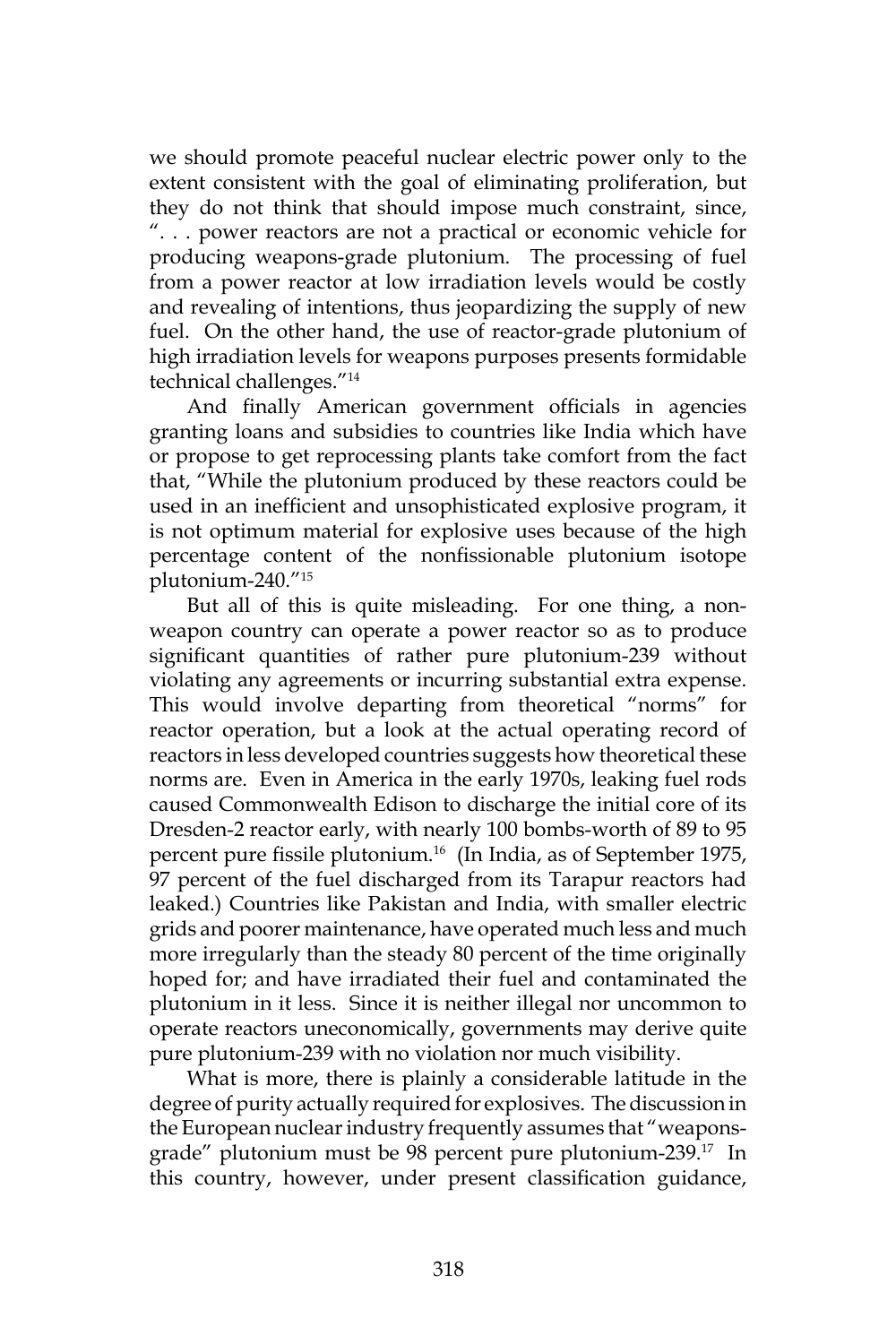the fact that plutonium containing up to and including 8 percent plutonium-240 *is* used in weapons is unclassified as is the fact that more than 8 percent plutonium-240 (reactor-grade) *can* be used to make nuclear weapons.

Most significantly, 20 years of Atoms for Peace programs have dispersed well-equipped and well-staffed nuclear laboratories among nonnuclear weapons states throughout the world. (For example, by 1974 the United States alone had trained 1,100 Indian nuclear physicists and engineers. The Shah of Iran plans to have 10,000 trained.) Many of these laboratories would be quite capable of designing and constructing an implosion device and of studying its behavior by nonnuclear firings. It is true that if they were to use power reactor plutonium with 20 to 30 percent of the higher isotopes, they would be likely to obtain a lower expected yield and a greater variation in possible yields than if they should use more nearly pure plutonium-239. (Of course a nonnuclear component could fail, but this has nothing to do with the grade of plutonium used.) However, they could build a device which, even at its lowest yield level, would produce a very formidable explosion. This may be seen from the record (now public) of the characteristics of the Nagasaki plutonium bomb.

# *The Fat Man and the Little Boy*

The first American implosion design, "Fat Man," was used in the Trinity test and the Nagasaki bomb. It had a finite probability of predetonating even though it used an extremely high percentage of plutonium-239. Plutonium-239 itself emits neutrons spontaneously, though five orders of magnitude less so than an equal quantity of plutonium-240. More important, though the Trinity and Nagasaki devices used exceptionally pure plutonium-239, they had a significant fraction of plutonium-240. They had a definite chance, then, of detonating prematurely, that is, between the time the rapidly assembling fissile material first became critical and the time that it might have arrived at the desired degree of supercriticality; and the less supercritical, the lower the yield.

In a memorandum to General Farrell and Captain Parsons immediately after the Trinity test, and before the use of Fat Man at Nagasaki, Oppenheimer wrote, "As a result of the Trinity shot we are led to expect a very similar performance from the first Little Boy (the gun-assembled uranium weapon used at Hiroshima) and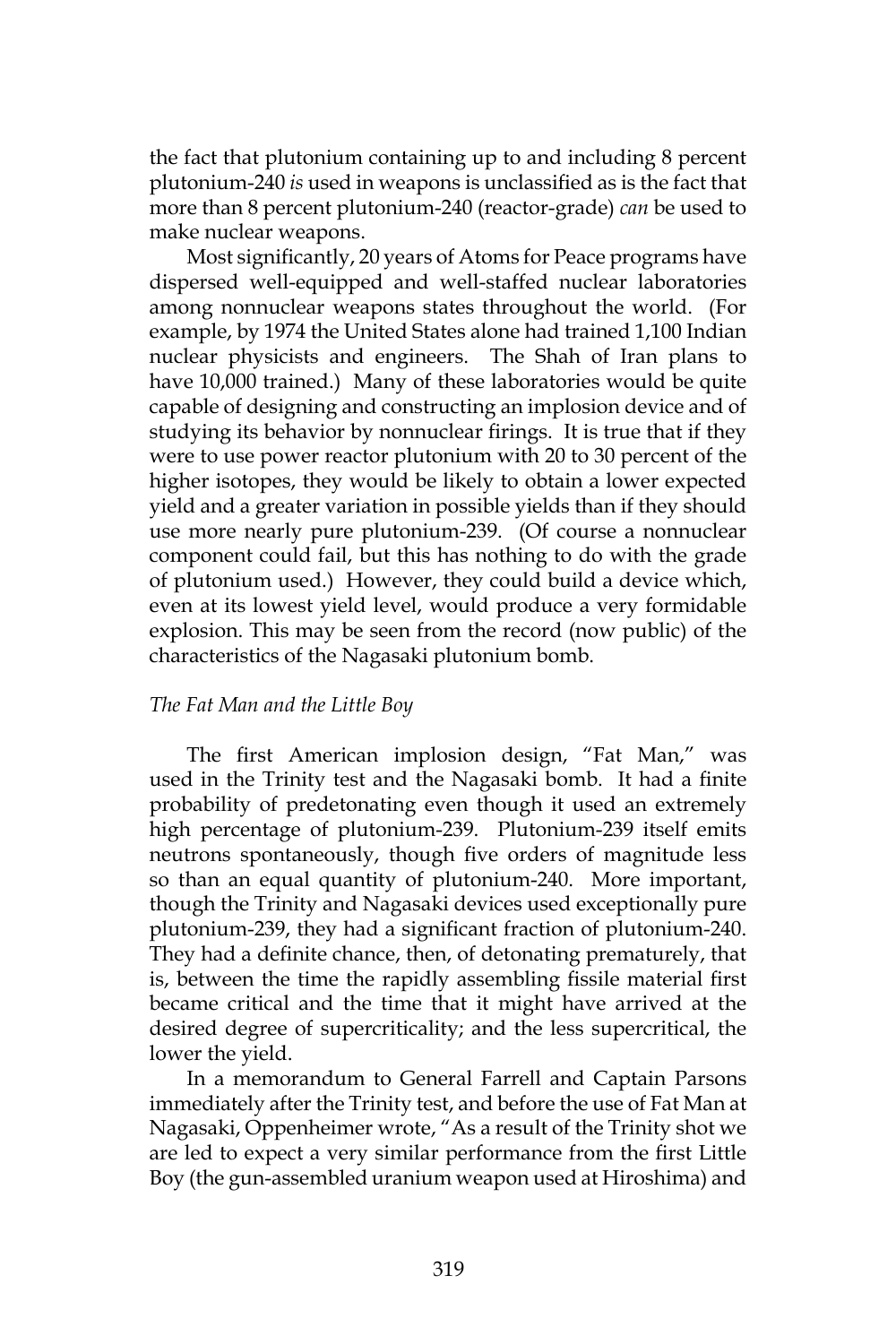the first plutonium Fat Man. The energy release of both of these units should be in the range of 12,000 to 20,000 tons and the blast should be equivalent to that from 8,000 to 15,000 tons of TNT. The possibilities of a less than optimal performance of the Little Boy are quite small and should be ignored. The possibility that the first combat plutonium Fat Man will give a less than optimal performance is about 12 percent. There is about a 6 percent chance that the energy release will be under 5,000 tons, and about a 2 percent chance that it will be under 1,000 tons. *It should not be much less than 1,000 tons unless there is an actual malfunctioning of*  some of the components. . . ." (italics added)<sup>18</sup>

Indeed General Groves, like Oppenheimer writing between the Trinity test and the actual use of the implosion weapon at Nagasaki, anticipated an increase in the fraction of plutonium-240 in later weapons. He wrote, "There is a definite possibility, 12 percent rising to 20 percent as we increase our rate of production at the Hanford Engineer Works, with the type of weapons tested that the blast will be smaller due to detonation in advance of the optimum time. *But in any event, the explosion should be on the order of thousands of tons.* The difficulty arises from an undesirable isotope which is created in greater quantity as the production rate increases" (italics added).<sup>19</sup>

The essential point to be made is that even if a device like our first plutonium weapon were detonated as prematurely as possible*—*at a time when the fissile material was least supercritical—its would still be in the kiloton range. Apart from a modest degradation in the quality of the fissile material employed, and hence in the size of the expected yield, all that a higher fraction of plutonium-240 in such a first implosion device could do is increase the probability of obtaining a yield smaller than the optimal, but still as large or larger than that already enormously destructive minimum.

The lowest yield of such a weapon can by no stretch of the imagination be called "weak." Moreover, by comparison with the average or even the maximum yield possible in that implosion design (or by any standard), it would by no means be contemptible. In fact, only 7 months before Trinity, the first implosion weapons were expected to yield much *less* than one kiloton.<sup>20</sup> A reduced yield would not mean a proportionate reduction in damage. The area destroyed by blast overpressure diminishes as the two-thirds power of the reduction in yield, and the reduction in prompt radiation—which is the dominant effect on population of a low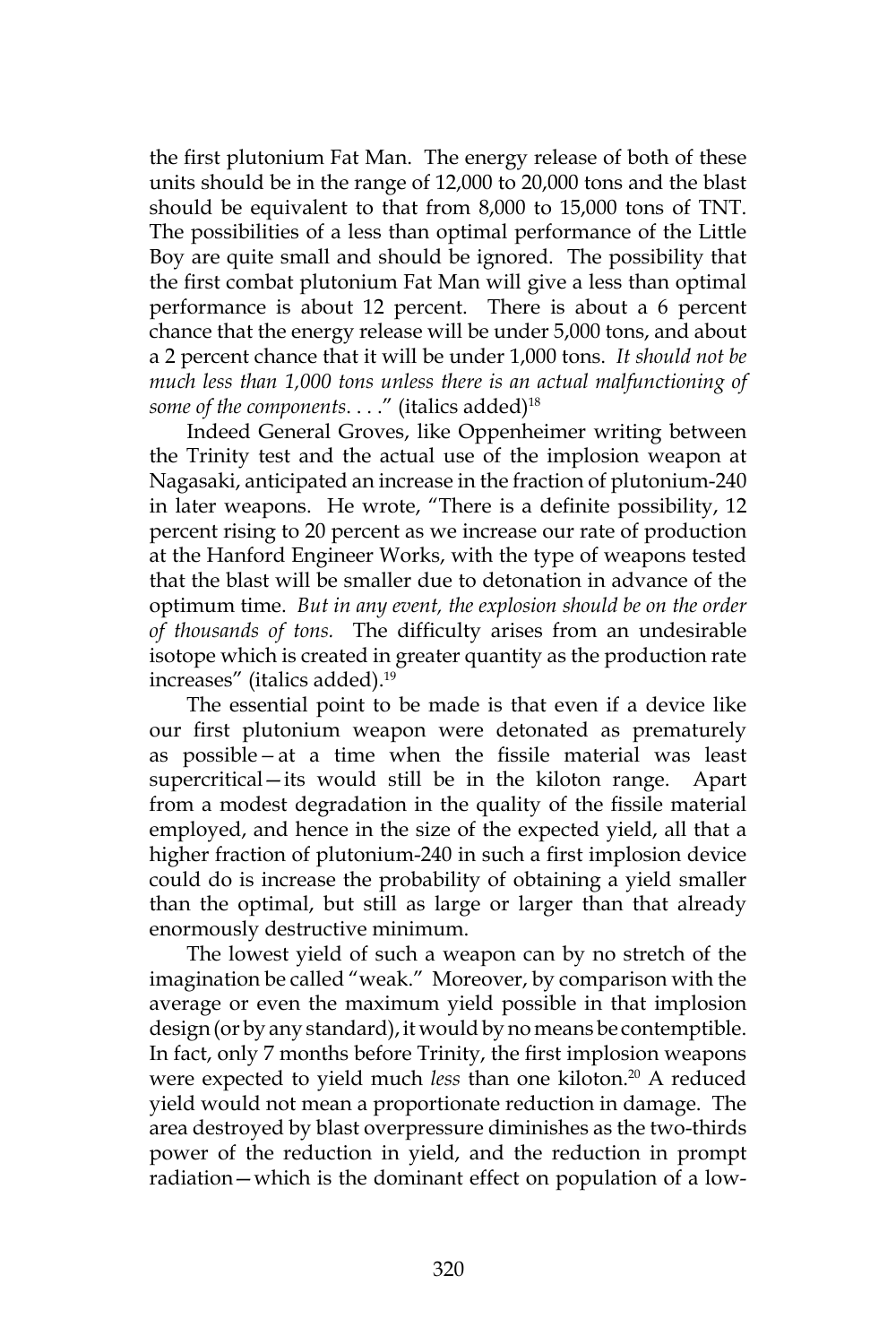yield weapon—is even smaller. (If the expected yield were eight kilotons, and the less probable but actual yield were "merely" one kiloton, the blast area would be reduced not by seven-eighths, but only by three-fourths and the region in which persons in residential buildings would receive a lethal dose of prompt radiation would only be halved.) The lethal area would still be nearly a square mile.

Variability in yield would be a drawback for an advanced industrial country preparing the sort of force I have referred to as of interest to an industrial power like Japan in the 1980s or 1990s. Such a power might want a theater weapon that minimized collateral damage if only for the protection of its own troops. However, for a last resort weapon used against a distant population, it is important only that the blast effect of the yield be formidable; and if in fact more destructive energy is released than anticipated, this would only reinforce the destruction intended.

Finally, the variations in damage due to differences in the purity of the plutonium are likely to be much less than the variation in damage due to the differing operational circumstances in the use of the weapon. The Nagasaki plutonium implosion bomb had an estimated yield of 21 kilotons. The Hiroshima uranium gun weapon is now estimated to have released 14 kilotons. Yet, due to differences in terrain, weather, accuracy of delivery, and the distribution of population, the Hiroshima bomb killed twice as many people as the Nagasaki weapon.

As for the argument that military men would never use a device whose result was not precisely predictable, this is not very persuasive. If so, military men would hardly ever enter battle. The uncertainties of surviving ground attack, of penetrating air defense, and of delivering weapons on target are cumulatively larger than the uncertainties in the yield of a bomb made with power-reactor plutonium. Plans for delivering the first nuclear weapons were going forward before any test, and during a period when the Manhattan Project scientists had highly varied estimates of their yield.

In sum, no one should believe that power-reactor plutonium can be used only in a feeble device too unreliable to be considered a military weapon, or that recycling plutonium is therefore safe.

Recently, as some of the examples I have cited suggest, the bureaucracy has taken a slightly different tack: power-reactor plutonium can be used as an explosive, it is admitted, but wouldbe nuclear countries won't use it that way. They can get better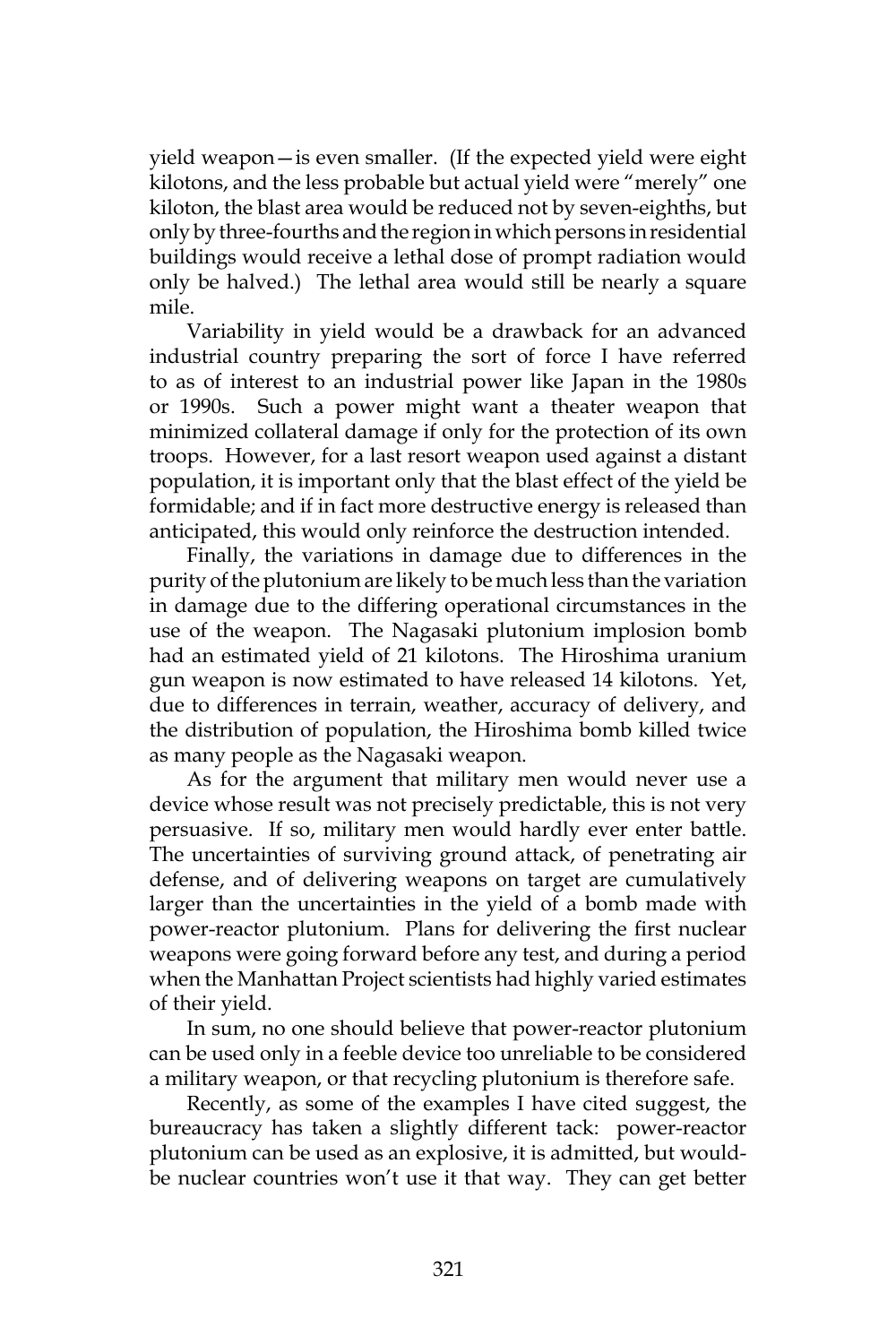plutonium more cheaply and easily by buying reactors specifically for the purpose of producing plutonium and not for generating electricity. However, if one already has paid for an electric power reactor, the relevant economic figure is not the total, but the marginal, or extra, cost to get bomb material, given the fact that one has paid anyway for the reactor. In fact, if recycling is accepted as essential for the fuel cycle, the cost of separation plants would be charged to the generation of electricity and would involve no incremental cost for getting separated plutonium for weapons. Getting impure plutonium in this way would be nearly costless. Getting a significant quantity of rather pure plutonium would involve some fuel and operating costs, but these would be small by comparison with the expense of a program to produce and separate plutonium exclusively for weapons.

The more important costs are political for any program designed overtly to get plutonium for a weapon. That could be why the Pakistanis, the Koreans, the Taiwanese, and others deny that they are doing any such thing. It would hurt them militarily, economically, and politically. They can more easily get the financial and technical assistance and trading relations necessary for a power reactor. The political costs would be high for the exporting country too.

Finally, what the bureaucracy seems to miss altogether is that a non-weapon state under the present rules can proceed down the path toward making a weapon without deciding to do so in advance. It doesn't have to start out as a "would-be nuclear country." It can change its mind or it can make up its mind later. It doesn't have to get a production reactor.

Of course a production reactor might be disguised as a vague sort of "research" reactor, though this is likely to yield smaller quantities of plutonium. In fact, the rules governing research reactors and "critical experiments" have been even more careless and need tightening even more than those governing power reactors. But this second line of argument is hardly a cheery confirmation that the rules make the spread unlikely. It has the opposite sense. It has led industry representatives to suggest that the spread is inevitable "sooner or later" and we will just have to live with it.<sup>21</sup>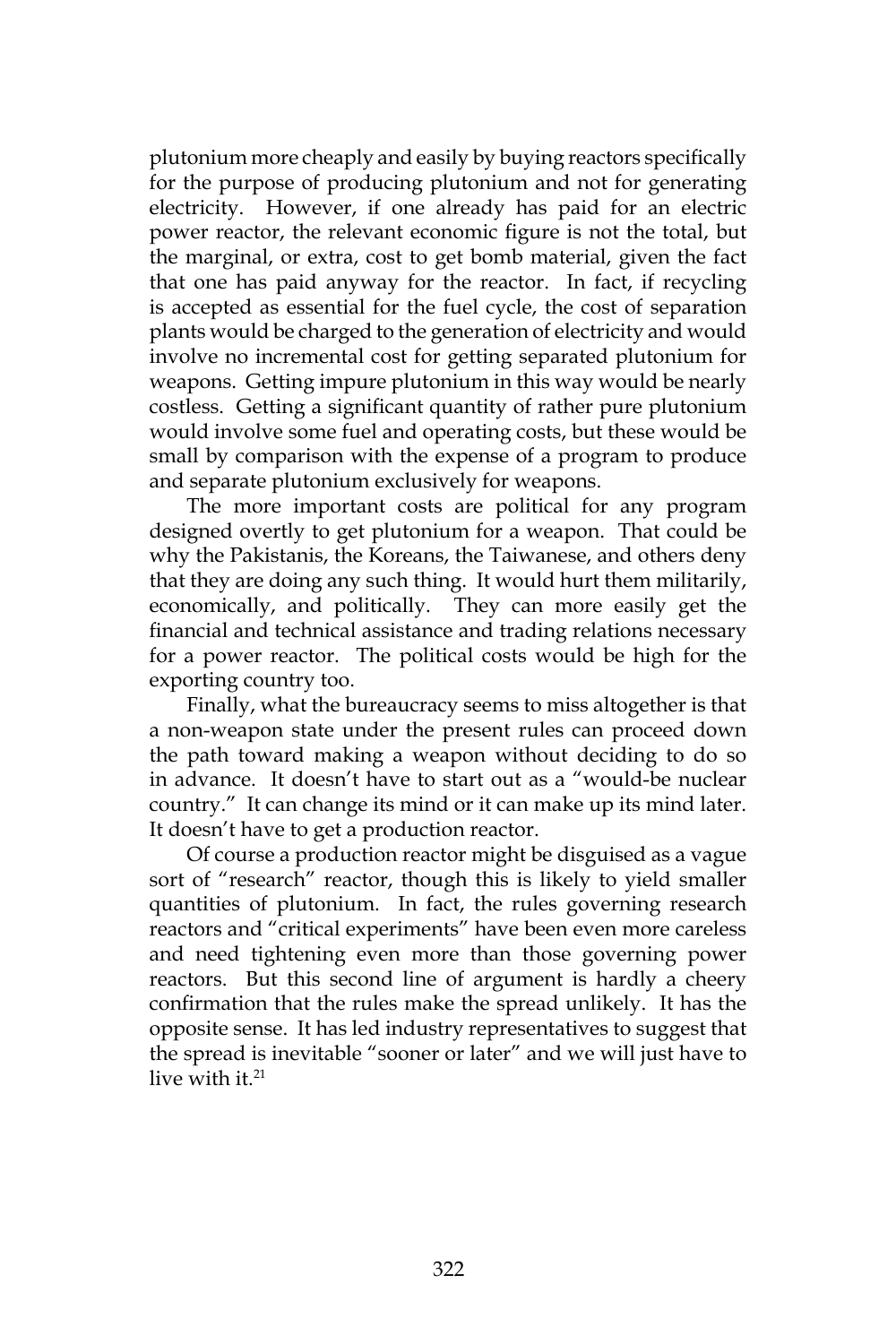#### *Would the Spread to More Countries be Bad?*

As we and other supplier countries continue to subsidize the export of materials, equipment, and information needed for making nuclear explosives, the bureaucrats in industry and government associated with these programs tend more and more to tell themselves and everyone else that the spread of nuclear explosives may not be so bad after all: governments that get nuclear weapons will themselves behave more cautiously; their nuclear weapons will inspire caution in their neighbors; this in turn might free the United States from the burden of defending some troublesome allies.

However, the spread of nuclear weapons to many countries will disperse not only instruments of deterrence and prudent behavior, but also means of coercion and reckless or deliberate devastating attack. Not all threats of nuclear aggression will be neatly offset and canceled by convincing promises of nuclear response. The risks will rise very high. In unstable parts of the world, the disasters possible in short conflicts will increase enormously. In the Middle East, for example, before outside powers could stop the conflict, as a result of an exchange involving a few bombs the Arabs might suffer several million and the Israelis a million dead in contrast with the thousands killed in the October war. In a conventional war, it takes a very long time or huge resources to kill the number of people that would be destroyed by a few nuclear weapons in a matter of hours. The spread of nuclear weapons will reduce our ability to control events. It will have a dissolvent effect on alliances, expose our own forces overseas to huge new risks, and ultimately impose large costs in shaping our own offense and defense to protect the continental United States against small terror attacks by national, as well as subnational groups. Even distant small powers using freighters and short-range missiles, such as the Soviet SCUD, will be within system range of the United States.

Even if such a development were, as it is claimed, inevitable "sooner or later," later would be better than sooner, and less better than more.

#### *What Can We Do to Limit or Slow the Spread?*

The characteristic view in the bureaucracy is that we have no leverage. We can't prevent foreign suppliers from selling nor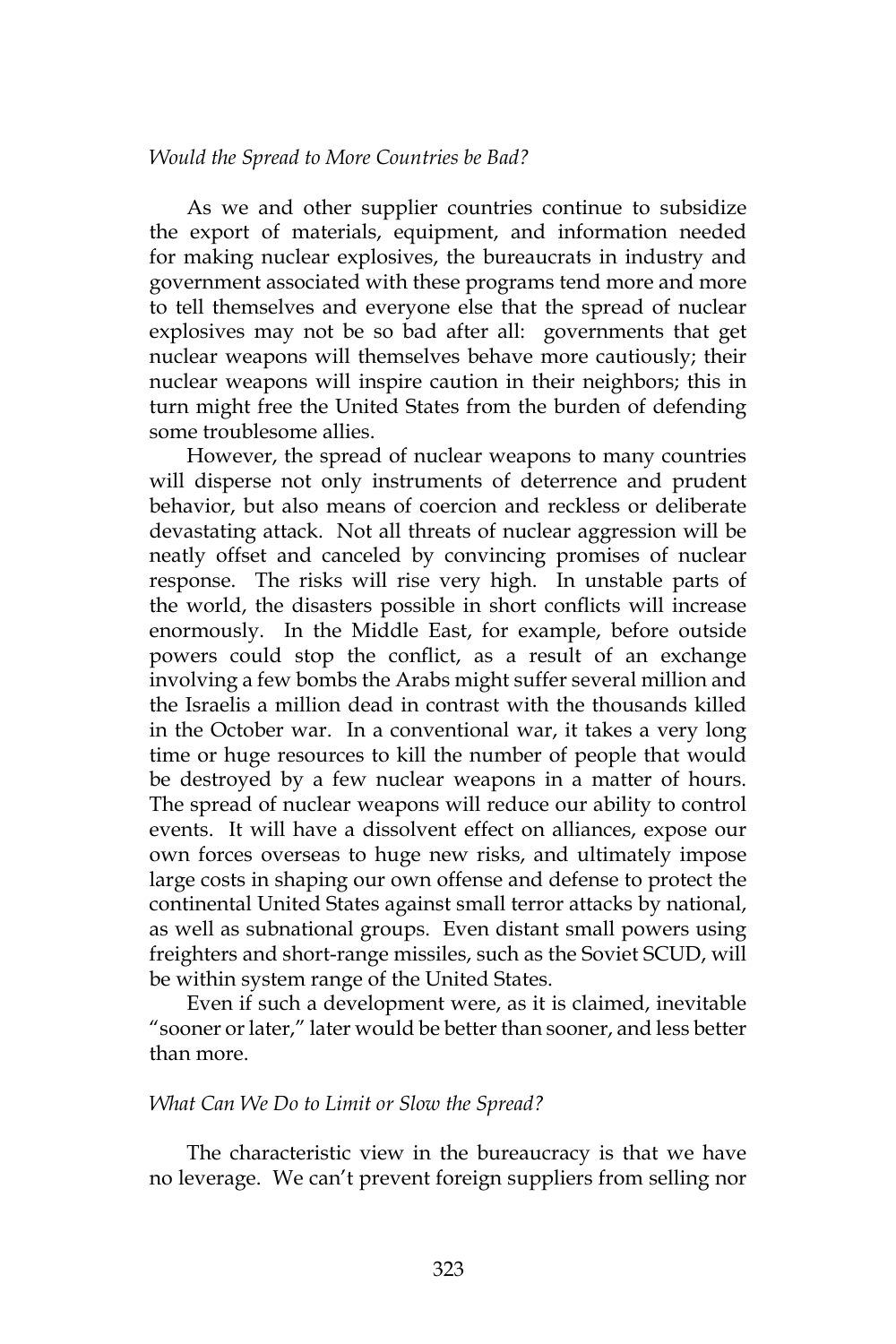importers from buying nuclear technology on terms even less constraining then ours. It's unfair then to burden our nuclear exporters.Besides, we can retain our influence on non-weapon states only by continuing to supply them with nuclear services, equipment, and materials without interruption.

There is an obvious muddle in the bureaucracy's view that we can't influence events on the one hand, but on the other hand that we do have an important influence that we can retain only by continuing to export and—to make the muddle muddier*—*by continuing to export to buyers, no matter what their behavior, no matter what moves they make toward nuclear explosives.For the bureaucracy, in short, we can retain our leverage only it we never use it. A lever is a form of abstract art rather than a tool giving us a mechanical advantage.

All this is plainly disingenuous: We've talked of the inevitable while actively promoting nuclear energy in non-weapon states in forms that permit access to readily fissionable material, subsidizing the financing of these sales, giving away research reactors with highly enriched uranium cores, assisting "critical experiments" that involve hundreds of kilograms of separated plutonium and highly enriched uranium, urging that non-weapon states recycle plutonium, training engineers from non-weapon states in how to separate plutonium, arguing for domestic recycling as an essential to the future of all nuclear electric power, and in general setting an example to non-weapon states that suggests that the stocking of fissile material is both necessary and safe.

The State Department argues that we must supply nuclear services, equipment, and material "reliably"—by which it means that we should supply them steadily and indiscriminately to importers who do and to those who do not live up to an obligation to avoid getting explosives, or materials quickly convertible to nuclear explosives. Such "reliable" supply, it claims, will enable us to influence the importers. Exactly the opposite of the truth. Importers will be influenced to stay away from stocks of explosive material only if it costs them something not to do so, and only if our threats or sanctions are taken seriously. The Indian use of Canadian and American help for "peaceful uses only" in order to make nuclear explosives illustrates the point marvelously. The Indians guessed right in not taking the constraint seriously. Their explosion inspired only ingenious apologies for them in our State Department.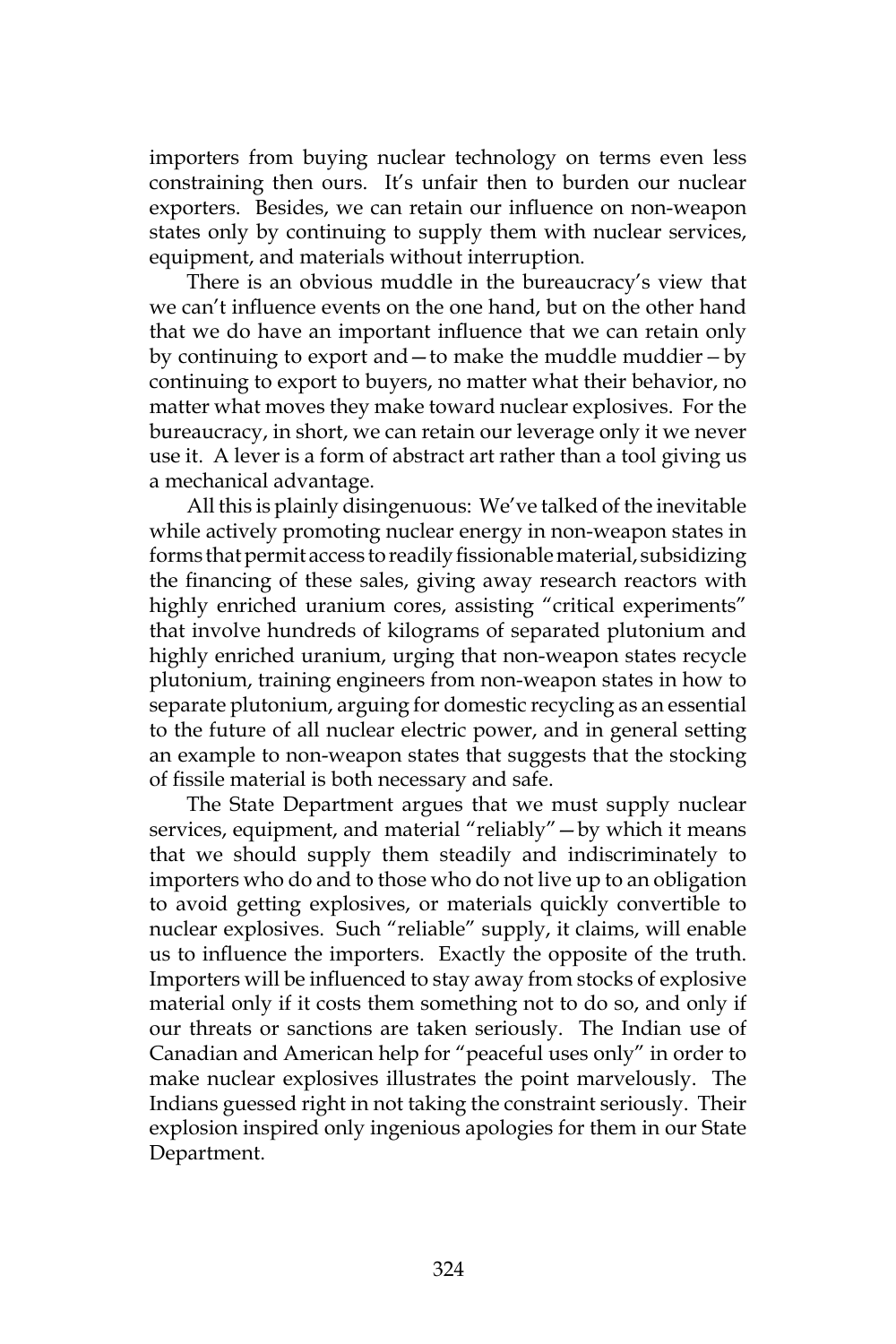One token of our lack of seriousness is the piecemeal way we decide on licensing exports without considering the cumulative effect of our own and other suppliers' individual decisions in enabling an importing country to get explosive material. For example, we limit the amount of highly enriched uranium in the core of an individual research reactor we have given away, but place no constraint on the total amount of highly enriched uranium the importing country might gather from several sources. In this and other ways, we set a confused and incoherent example for other suppliers.

But other supplying countries have an interest in avoiding the spread of weapons to more states. The French government doesn't like the prospect of Spanish nuclear weapons, and neither the Germans nor the French could afford explicitly to use bombs as sweeteners for reactor sales, even if they wanted to. The French and Germans point out correctly that they now impose more stringent safeguards on exports than the IAEA requires, but they do not recognize, nor do we point out, that safeguards cannot be effectively applied to fissile material only a few hours away from a bomb; that is, such "safeguards" cannot give timely warning.

The principal precondition for us to influence other suppliers as well as importers is a clear, consistent policy: a set of signals which are green on some activities, red on others. We now flash red, yellow and green on practically everything.

But there are clear signals we can send and effective levers we can press. On the political and military side, we can help countries defend themselves against nonnuclear attack without resort to nuclear weapons. Our military sales program should be designed to discourage a nuclear defense and to make nonnuclear defenses more effective. And our alliance policy can strengthen guarantees against nuclear adversaries. For example, we can supply the South Koreans with improved short-range surfaceto-air missiles and short-range precision guided nonnuclear weapons, and discourage their attempts to convert Nike Hercules into 200-mile surface-to-surface rockets which would be effective only with nuclear warheads and only against population targets.

On the economic side, we can design our export and export financing policy to affect an importing country's energy program considered as a whole, not piecemeal, by encouraging the use of nonnuclear energy and of comparatively safe forms of nuclear energy and by discouraging or penalizing the dangerous forms of nuclear energy that permit access to fissile stocks.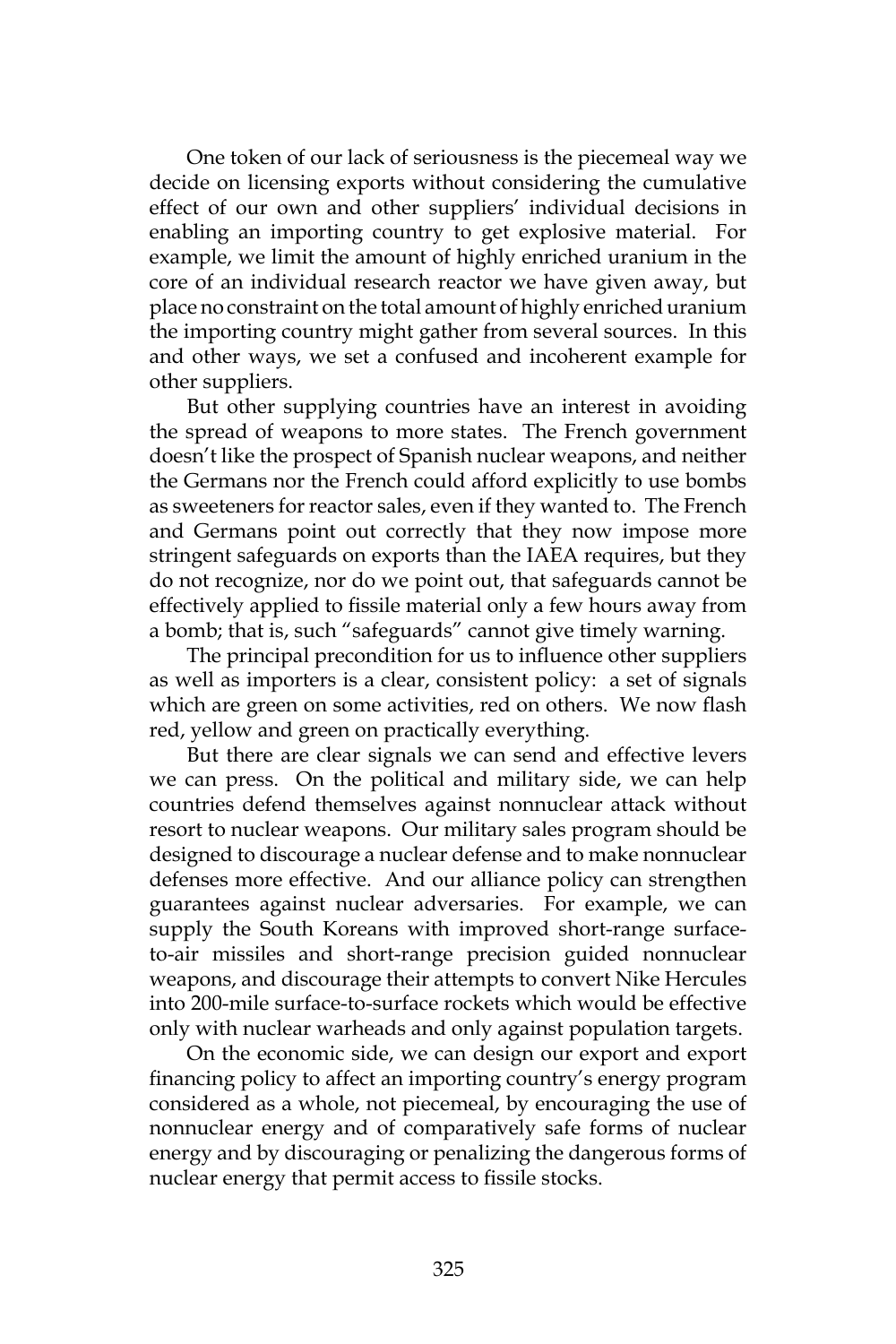The effectiveness of the levers at our disposal can be illustrated by the extreme sensitivity of various programs in the non-weapon states of the Third World (where the impending spread is now most threatening) to simple alterations in the terms of financing. Korea, for example, has drastically cut back its nuclear program in response to a slight hardening in Canadian and American financial terms. And the effectiveness of our political and military levers is illustrated by the cancellation of the Korean reprocessing plant.

In sum, statements that we have no leverage mean that we don't want to press the levers we have, that we are not serious about proliferation. We don't think about the international consequences of digging ourselves deeper into a commitment to recycle plutonium, for example, by bailing out Allied General from its costly investment in reprocessing at Barnwell. We prefer to hang on to some quite inessential outworn conceptions of the nuclear fuel cycle and we are moving toward competing with the French and the Germans by giving away para-bomb capabilities.

Other governments have reason to doubt our claim that we unequivocally oppose proliferation. But actions against proliferation do cost something. It is only fair to ask whether they are worth the cost.

# *Will Slowing the Spread Cost More than It Is Worth?*

Slowing the spread means reducing the demand for nuclear weapons by intelligent policies of alliance and of military sales and assistance. It means reducing the supply of nuclear weapons materials by sensible nuclear energy policy for our domestic as well as our foreign sales. On the supply side in particular, restrictions are often thought of as depriving us and other suppliers of enormous market benefits and imposing energy shortages on all of us, including the Third World countries now in the market for nuclear energy that is at least overtly civilian.

Nuclear energy has an important role to play, but its positive contributions will not make the difference between heaven and hell on earth. Its benefits have been puffed up from the start in ways that have greatly distorted its performance and made national energy programs follow something much less than the best path and timing for introducing nuclear energy into the total energy mix. A more sober program would benefit the security interests of the United States and ultimately the economic interests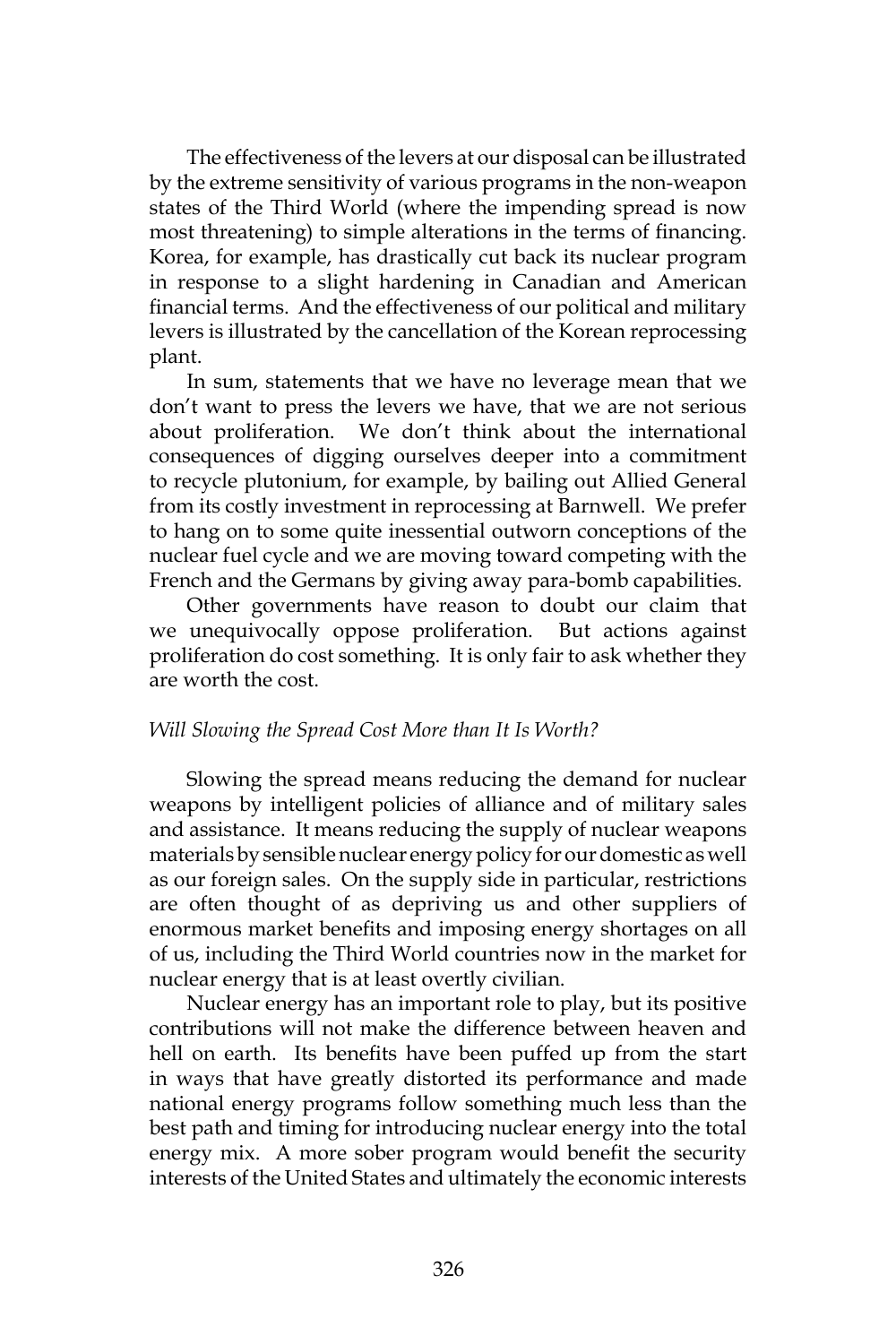of the industry. Without the extensive conversion of uranium-238 into plutonium and the separation of plutonium from spent fuel, we can have enough coal and enough of the fissile isotope uranium-235 at reasonable prices to last us well into the second quarter of the twenty-first century. By then we should be able to make an intelligent transition to the use of abundant or renewable resources: a safe and economic breeder; or a safe form of fusion; or solar energy, whether in the form of solar electric power, biomass, or some other. We have time.

The contrary claim that we need immediately to add to the reserves of uranium-235 by the extensive use of separated plutonium in the current generation of light water reactors, and that we should now contract into the early use of the plutonium breeder, is based on bad economics. It ignores the way an increase in market prices generates a larger supply of specific scarce resources (by making them worth finding and exploiting), or a supply of substitutes, and at the same time reduces the demand.

In fact, the nuclear industry has suffered chronically from premature commitments based on exaggeration of energy demand, the demand for electric power, in particular the demand for nuclear electric power, and the derived demand for uranium and for enrichment services. This exaggeration applies to overseas as well as to domestic demand. And the impression of crisis has been encouraged further by understatements of the supply that might be made available at various prices and by the discouragement of supply that has followed from the wild swings in demand when excessive hopes have been deflated. In 1975, the AEC predicted 450 GWe<sup>22</sup> of nuclear capacity operating in the United States in 1985. In 1970, it predicted 300 GWe by that date. Today, on the basis of actual construction and orders, the Federal Energy Administration (FEA) expects 145 GWe or less. Given varied technical assumptions appropriate for the dates when the forecasts were made,<sup>23</sup> these predictions imply a cumulative need respectively for about one million, 500,000, or 220,000 tons of fresh uranium yellow cake if there is no recycling. The 80,000 tons that would be needed annually by the year 1985, if the AEC's 1970 nuclear power forecasts were right and we did not recycle, far exceeds the supply of low cost uranium that might be available at that time. The 33,000 tons that would be needed to fulfill the more sober FEA schedule during the year 1985 is quite in line with what is in prospect. ERDA has estimated that a rate of 33,000 tons can be available in the early 1980s at the low forward cost of \$15 per pound.<sup>24</sup>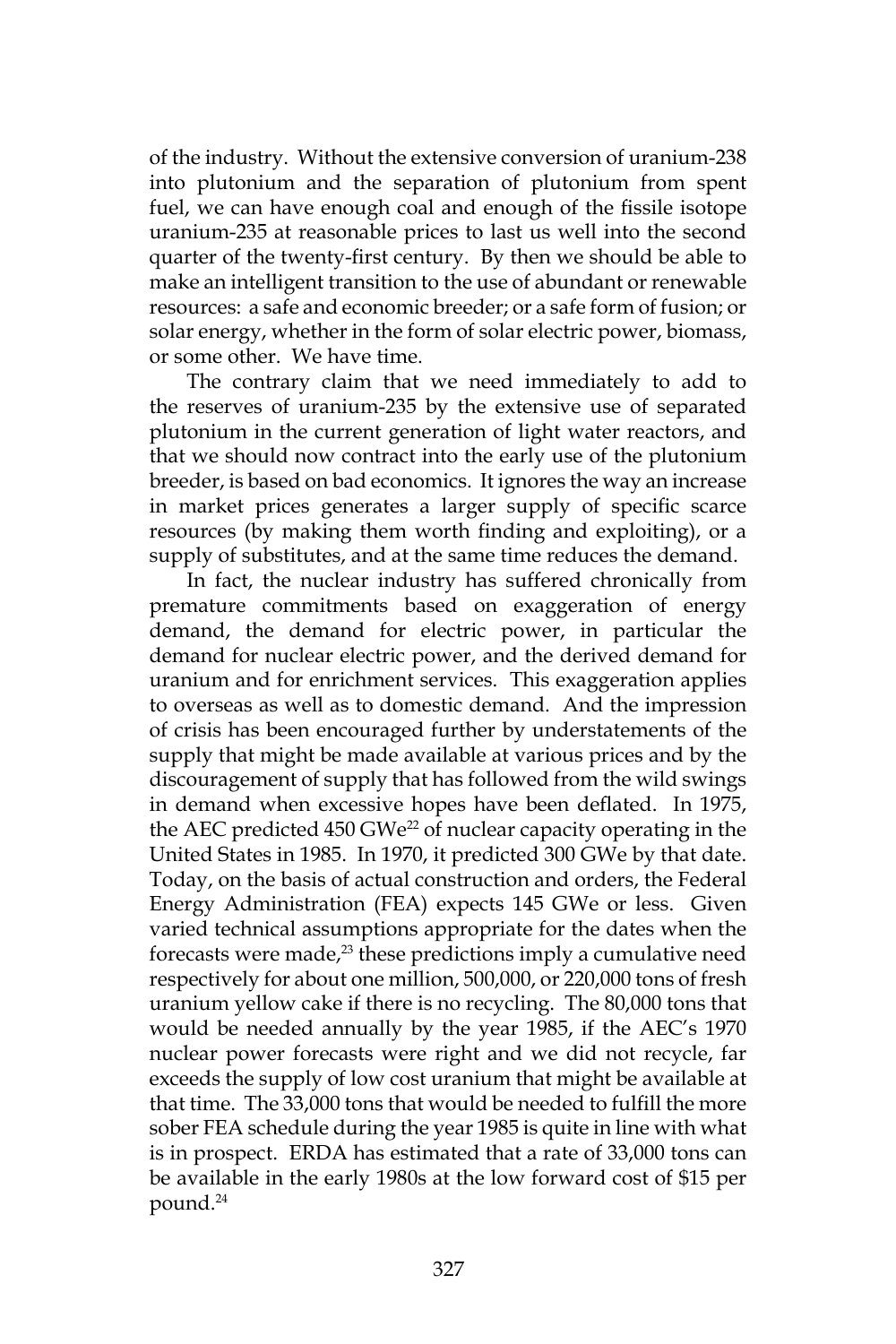Much the same can be said about inflated forecasts of the need for uranium enrichment services; and about the longer term forecasts until the end of the century for both uranium and enrichment. European, Japanese, and Third World nuclear power forecasts have been similarly inflated. In 1957, Euratom forecast about 15 GWe of nuclear power in 1967 and about 50 GWe in 1975. In actuality there was 1.6 GWe in 1967 and at the end of 1976 there will be only about 12.2 GWe.25 The Japanese in 1970 expected 60 GWe by 1985. They have officially cut this to 49 GWe and some Japanese experts expect it to be as low as 30 GWe.

The nuclear bureaucracy believes that overstating demand is much less harmful than understanding it.<sup>26</sup> This is not so. The exaggeration has severely damaged both national policy and the profitability of industry. Exaggerated uranium demand biases decisions toward plutonium recycling in the current reactors as well as in breeders. The inflated domestic demand for enrichment led us in 1974 to ban any new enrichment commitments to foreigners. This led to the present scramble overseas to get enrichment capabilities independent of the United States with an obvious resulting loss of U.S. control. Inflated market expectations have also cost the industry money. Chronic premature commitment has meant, in the United States, a loss to General Electric of \$500 million to \$600 million on 13 turnkey contracts; a loss of \$.5 to \$2 billion by Westinghouse depending on how it settles the legal claims of public utilities on its forward sale of uranium that it used to sweeten its reactor sales. Royal Dutch Shell and Gulf Oil, the two owners of General Atomic, have lost over one billion dollars on the latter's high temperature gas-cooled reactor.

It is hard to disentangle losses on commercial nuclear sales in company statements that, in general, merge those losses with profits on fossil fuel plants, military nuclear sales, or other industrial products. But it appears that Babcock and Wilcox, and Combustion Engineering, the other two major U.S. reactor manufacturers, have suffered respectively a cumulative loss on nuclear sales of about \$100 million and \$150 million; for 1976 each will have an estimated \$10 million pre-tax loss. General Electric's pre-tax loss on nuclear sales in 1976 will be about \$40 million. AEG Telefunken, part owner of Kraftwerk Union, lost DM 685 million (\$274 million) on nuclear sales in 1974, and expected losses in "three figure millions" marks in 1975.<sup>27</sup> It is harder to determine Framatome's losses. As for reprocessing of light water reactor fuel, though very little has been performed, the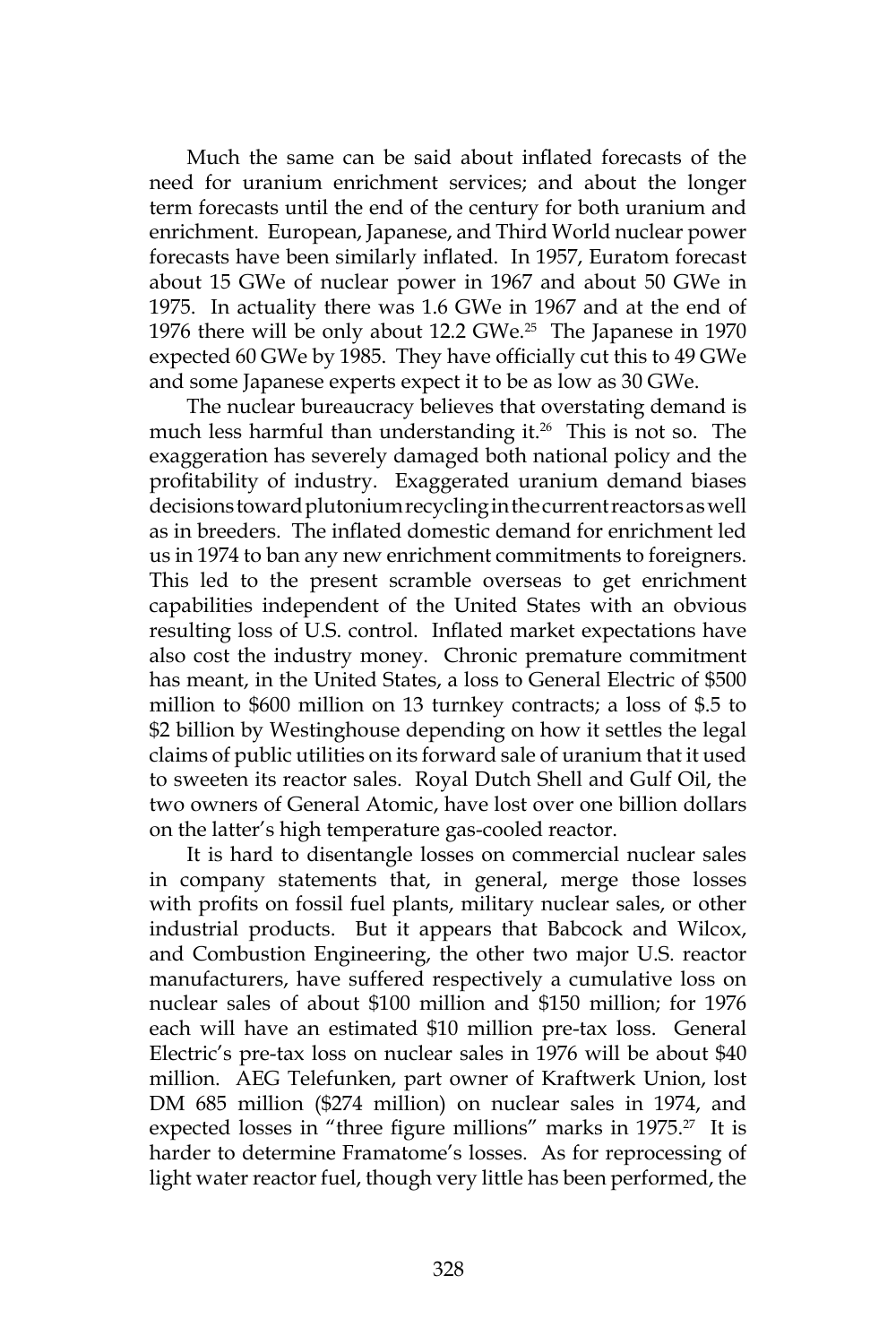losses have been impressive. General Electric's Morris, Illinois, plant which cost \$64 million had to be abandoned without ever going into operation.28 The Allied General Nuclear Services plant at Barnwell, owned by Allied Chemical, Royal Dutch Shell, and Gulf Oil, originally estimated to cost about \$50 million actually has cost \$250 million so far, and may take about a billion dollars in total to complete in accordance with current requirements. Getty's Nuclear Fuel Service plant in West Valley, New York, shut down for modification after about \$30 million in gross sales. It might require some hundreds of millions just to dispose of the radioactive waste from its previous work. Getty wants to cancel some \$180 million in reprocessing contracts it has accepted, since it estimates it will take \$600 million to fulfill the contracts within regulatory requirements. The government-owned plant in Windscale, England, had troubles with the head end. The Eurochemic plant in Belgium has been shut down, and Europeans now judge that the recycling of plutonium will exceed the cost of getting fresh uranium fuel and that if reprocessing should be necessary for waste disposal, it will require subsidies from public utilities.29

In general it is plain that for the nuclear industry as a whole, profitability is still a vision of the future. Immense losses could be avoided by greater realism.

The collapse of expectations in domestic markets unfortunately has led to an aggressive campaign to sell to the lessdeveloped countries (LDCs), where, in general, nuclear power is least economic: Nuclear electricity is highly capital intensive, efficient only in very large sizes and requires continuing highly sophisticated maintenance. The LDC reactor market, which the industrial powers might fight to share, is quite small, and the market for reprocessing plants is even smaller—1 percent or 2 percent of the reactor market. The heavily subsidized initial sales have been made on terms which worsen the problem of proliferation without any realistic prospect that the ambitious LDC long-term nuclear programs will be fulfilled. Yet in the past the French have talked of sales to the Third World of plutonium breeders which are more damaging and even less plausible for LDCs than the present generation of reactors which [the breeders] will exceed in capital costs, diseconomies of small scale, and sophistication.

The most urgent issue, if we are to restrict access to fissile material, is the use of plutonium as a fuel in current reactors. This has been argued for on grounds that it would (1) save a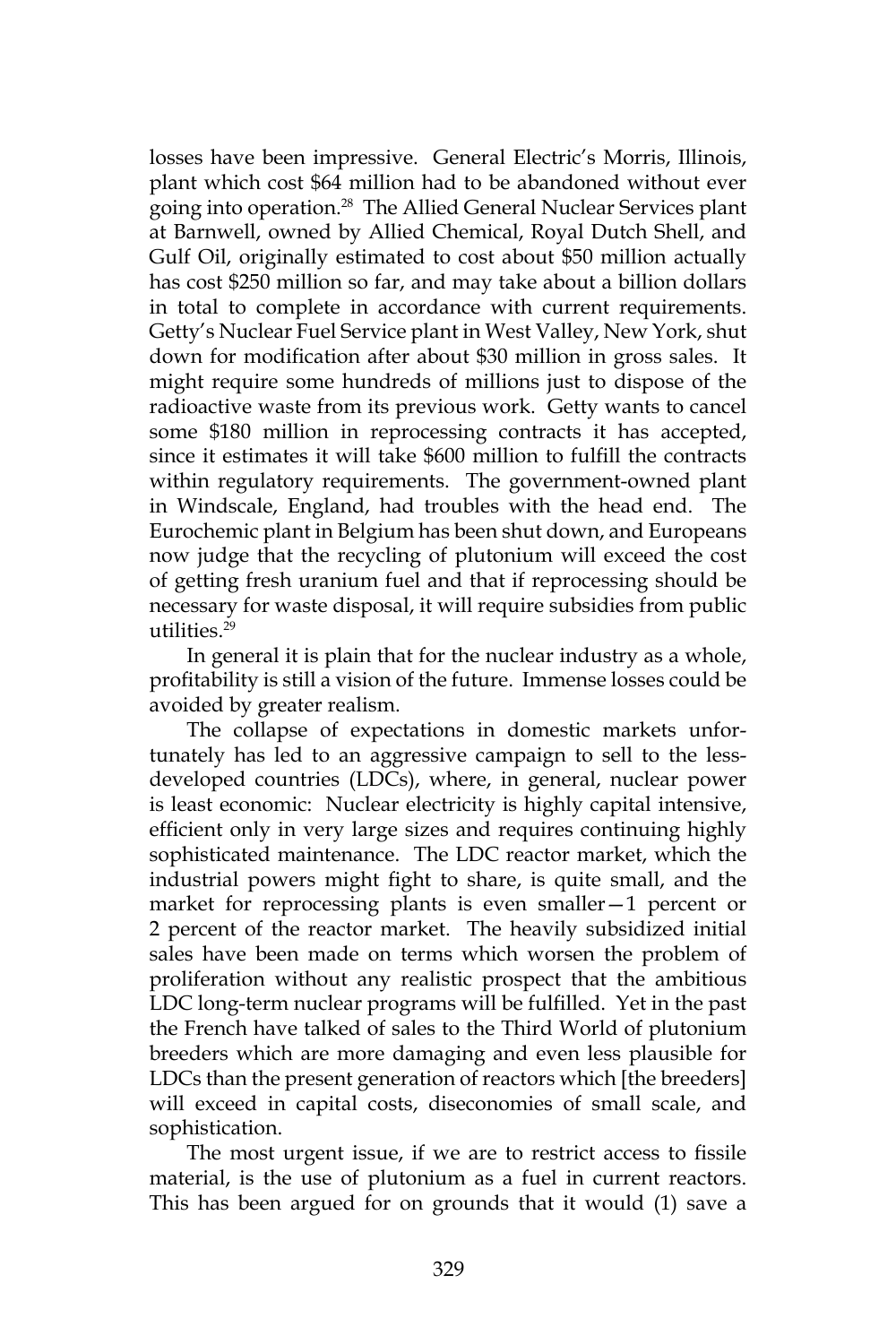lot of money, (2) save much scarce uranium, (3) be essential for permanent disposal of radioactive wastes, and (4) be required now in order to get the plutonium breeder on present schedules. None of this is true. On the first point, the estimates of costs for separating plutonium and making it into fuel rods have multiplied tenfold in 10 years and are still highly uncertain and in controversy. On Vince Taylor's calculations, they exceed the estimated costs of fresh uranium fuel rods. Most important, even if plutonium separation were costless, it could make only a 1 percent or 2 percent difference in the delivered kilowatt hour cost of nuclear electricity.

As for point two, the conservation argument should be related to the economics: We are not impelled to extract plutonium from spent uranium fuel any more than we are presently moved to extract the enormous quantities of uranium from sea water. It depends on the costs. Fissile material is present in spent fuel in more concentrated form than in ore, but, by comparison with uranium ore, it is enormously radioactive. There are cheaper ways of getting uranium, by mining and even by a change in U.S. enrichment policy. (In unpublished work, Vince Taylor of PAN Heuristics has shown that the apparent uranium shortage of the 1980s has been effectively created not only by inflated projections of nuclear power and the derived demand for uranium but also by U.S. policies that (1) envision adding substantially over the next 10 years to an already immense government stockpile—worth \$8 billion at current prices—of enriched and natural uranium, (2) leave an excessive amount of uranium-235 in the waste streams of the enrichment plants, thus inflating the amount of natural uranium that must be fed into the plants, and (3) force customers to stick to schedules for delivering uranium for enrichment which they contracted for before the recent substantial cutbacks in nuclear power programs both here and abroad.) But even if one were absurdly optimistic about the costs of using plutonium fuel for light water reactors, the private cost savings would be trivial. The political and social costs plainly dominate.

As for point three, plutonium separation would remove most of the longest-lived radioactive actinides, and so, it has been hoped, would economize in packaging and compacting wastes. However, spent uranium fuel can be stored without reprocessing and recent study indicates that the process of separation will contaminate much of the equipment, filters, solvents, etc. used and that the total volume and heat content of the waste so created and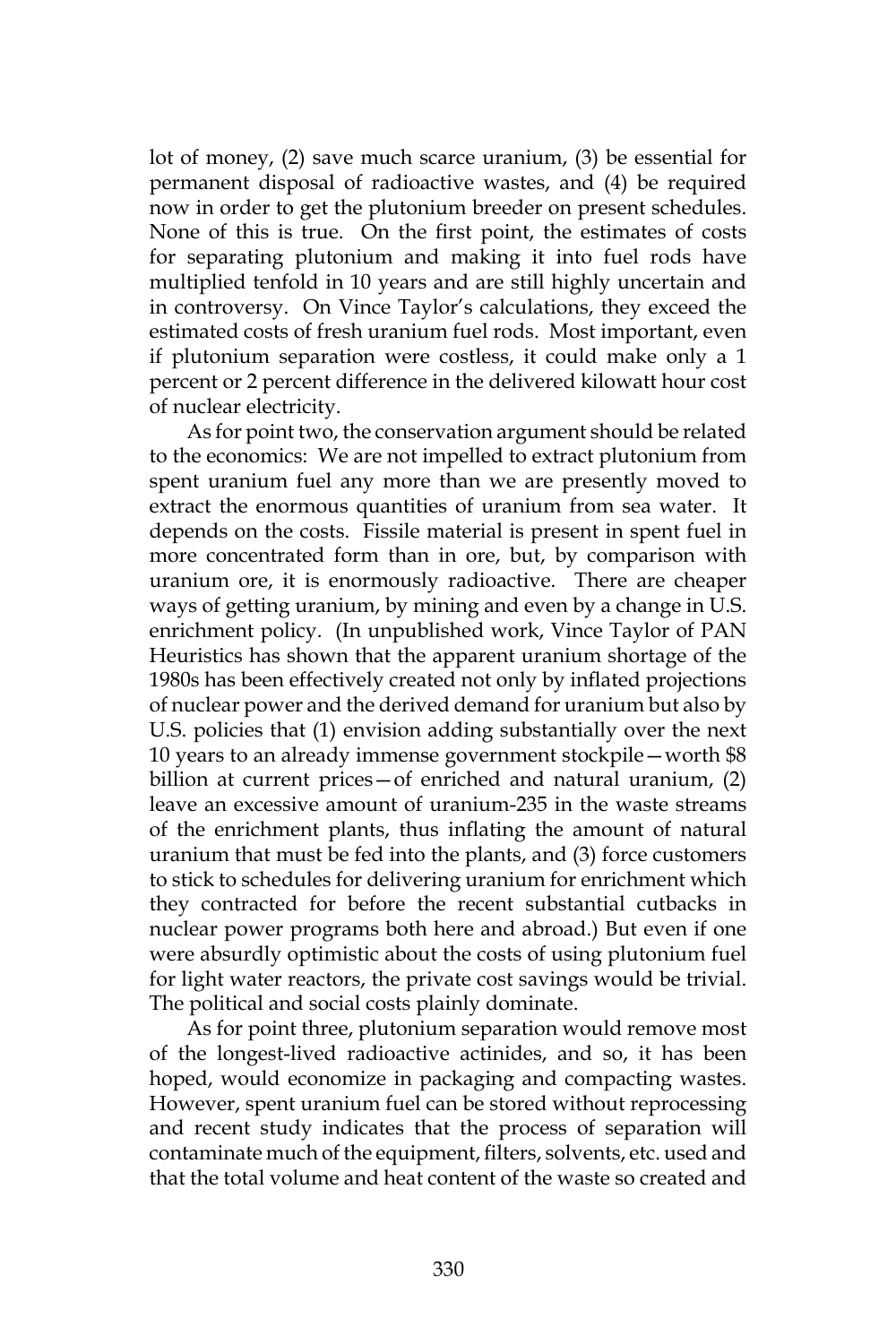of the spent plutonium fuel which will require remote handling and geologic isolation will exceed those of the unreprocessed spent fuel.

On point four, the present schedule calls for ERDA recommendations on a commercial breeder in 1986. If the decision is positive, it is hoped that the first commercial breeder will start operating in the mid-1990s. We can, therefore, defer the decision on plutonium separation for at least five years.30 In fact, the spent fuel would cool enough in that period to make separation easier and the savings would nearly pay for the storage costs. This fourth argument is, however, revealing. It is motivated in good part by a desire to force a positive decision on a commercial plutonium breeder—another case of premature commitment. The domestic U.S. decision on plutonium separation has obvious international implications and it is these that will impose the largest political and social costs.

# *Policies*

The last year has seen a salutary ferment about changing policy so as to discourage nuclear proliferation. Proposals range from David Lilienthal's recommendation at one end, to stop all nuclear exports, through the bureaucracy's at the other, which suggests that we continue pretty much as we are. Rather than engage in a detailed analysis of this wide range of proposals, I will set down summarily a program indicated by my argument so far.

# *On the Demand Side*

Slowing the spread of nuclear weapons means reducing the demand for them as well as restricting the supply of nuclear weapons material. Political and military policy on alliances, on nuclear guarantees, and on non-nuclear military sales and assistance should be directed to help in non-nuclear defense against non-nuclear threats and to provide nuclear guarantees against threats of nuclear coercion or attack. I have illustrated the sort or thing needed in my earlier remarks about South Korea. But such a policy has to be shaped country-by-country and does not lend itself to easy summary.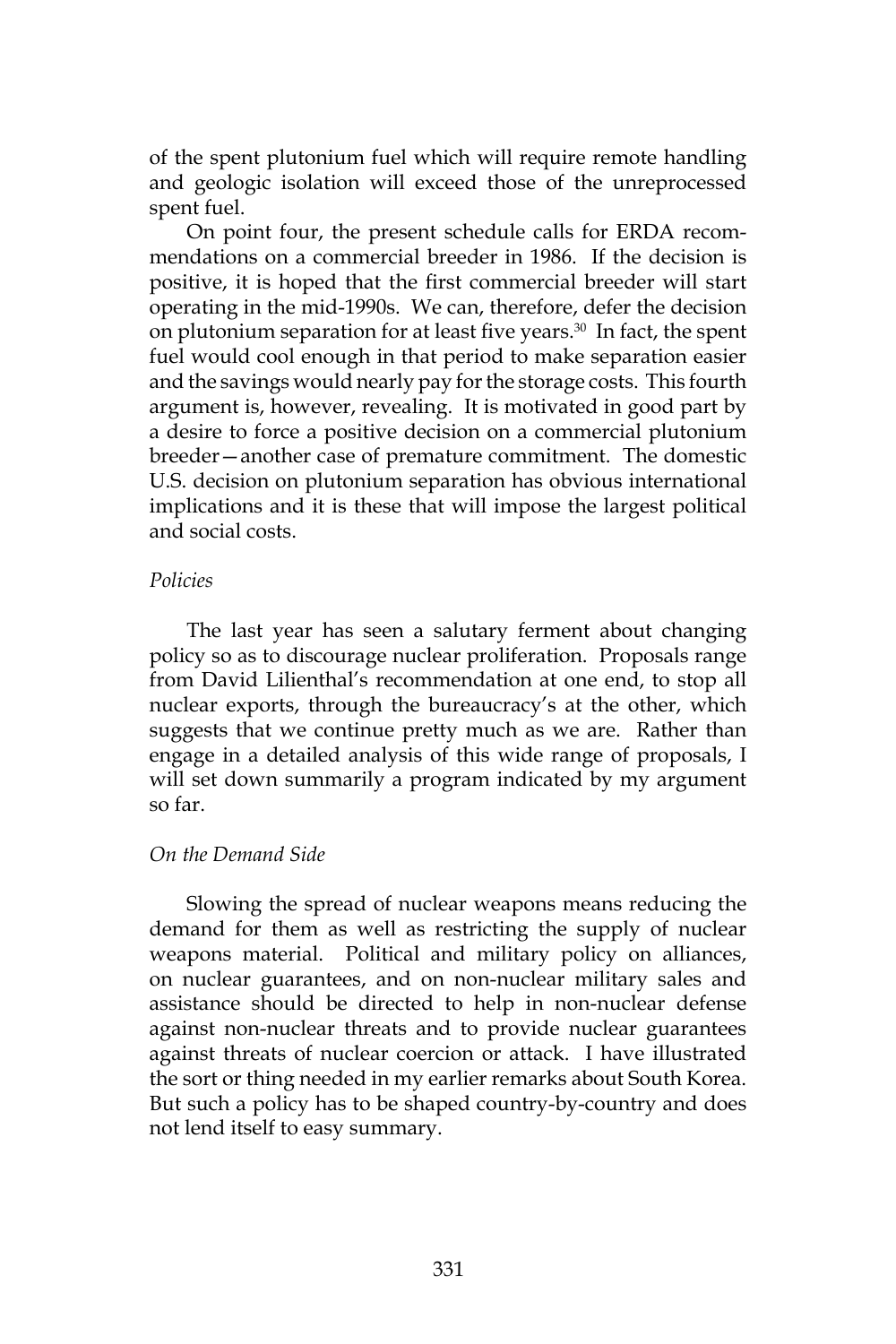### *On the Supply Side*

1. Deny access to readily fissionable material. We need to state as a general guide for U.S. domestic as well as export policy that it is our plain purpose to deny access by individual terrorists, either here or abroad, and to deny access by governments of nonweapon states to nuclear materials that can be readily converted to explosive use. This principle should be the basis for our negotiations in the suppliers group where we will then be able to say we not only advocate it but illustrate it. The general principle has implications spelled out in many more detailed policy suggestions.

2. Delay for at least 5 or 10 years any decision to separate plutonium in the United States.

3. Press actively for fuel cycle designs which would eliminate access to highly enriched uranium or chemically separated plutonium in power reactors and research reactors. Up to now, this has not been part of any design criterion.

4. Continue to deny export licenses for isotope enrichment facilities and plutonium separation plants.

5. Provide to any non-weapon state low-enriched uranium services at nondiscriminatory prices provided that the importer agrees (a) not to acquire further enrichment facilities or plutonium separation facilities, (b) to place all its nuclear facilities under IAEA safeguards, (c) not to acquire nuclear explosives, and (d) not to acquire fissile material quickly convertible to explosive use. We should make new commitments for the sale of nuclear technology only under these conditions. Though we have no shortage of enrichment capacity, it may be prudent to expand our enrichment capacity because it is critical for exercising control, and for assuring supplies of low-enriched uranium to importers who live up to their agreements. We should alter our perverse enrichment policy which has done much to create the appearance of a shortage of uranium and of enrichment. We should first start to reduce our \$8 billion stock of natural and low-enriched uranium; second, permit customers to cancel or defer dates for delivering uranium to be enriched; and third, start operating our enrichment plants, subject to capacity constraints, so as to minimize the amount of uranium needed to produce nuclear fuel for our customers.

6. Where we supply low-enriched uranium to non-weapon states, either lease it or otherwise arrange for its return. (The Soviet Union apparently does this.) Spent fuel so returned would make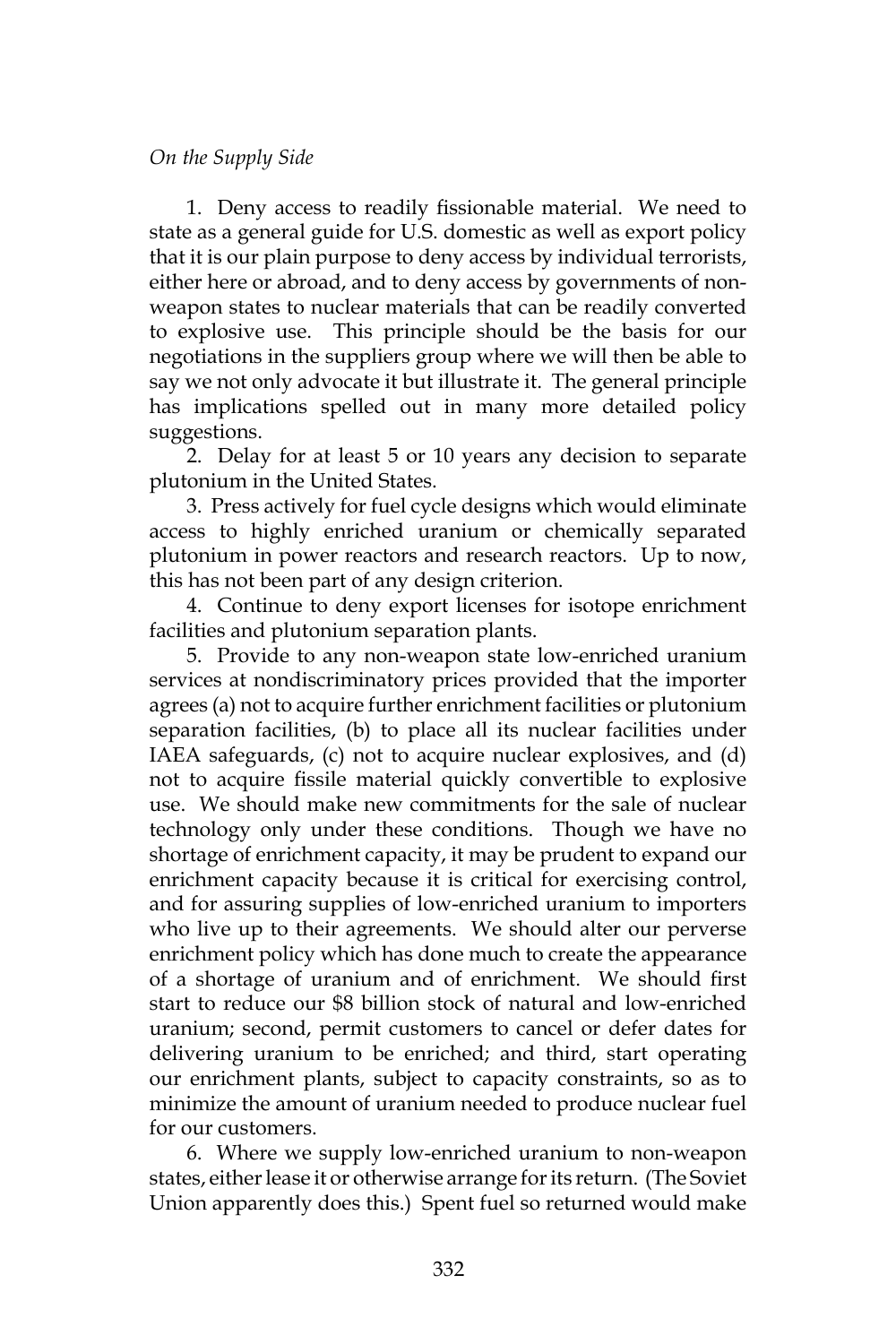up a small percentage of the enormous radioactive wastes from our military program and our own domestic power program.

7. In the future, when centrifuge or laser separation facilities might otherwise become widespread, consider transfers of enrichment technology to an international or multinational center that would provide only low-enriched uranium (and not plutonium fuel) services to non-weapon states. However, do not encourage plutonium separation in such centers with or without the fabrication of mixed plutonium and uranium oxide fuel. If such centers shipped out separated plutonium to non-weapon states, it would be immediately available for explosives. And plutonium is much more easily separated chemically from fresh unirradiated mixed oxide fuel than from spent fuel. Low-enriched uranium is not an explosive. Plutonium separated from reactor fuel is.

8. Deny further assistance for critical experiments in national laboratories of non-weapon states, since these experiments involve access to unirradiated or only lightly irradiated, readily fissionable material. Where warranted, provide for U.S. or possibly multinational or international facilities for the conduct of critical experiments by non-weapon states.

9. Deny licenses for the export to non-weapon states of research reactors with highly enriched uranium cores or significant plutonium output unless the total nuclear program for an importing country will not permit it to derive enough readily fissionable materials for weapons.

10. Change Export-Import Bank policy so that its loans and the private loans it guarantees will support rather than defeat the preceding recommendations.

11. Offer further financial and technical assistance to IAEA to improve safeguards, but alter trilateral agreements to permit and require IAEA to report on the location, size, and chemical and physical composition of all stocks of readily fissionable material monitored under these agreements. The improvements in IAEA inspection to detect violations will be useful if, and only if, export agreements are altered so that accumulating readily fissionable material becomes a violation, whether accounted for or not. Presently, IAEA centers its attention on the "limits of error in material unaccounted for" ("LEMUF" in the jargon) without reporting on the legal accumulation of explosive materials.

The best maxim to keep in mind is that of Florence Nightingale: "Whatever else hospitals do, they shouldn't spread disease." On these complex issues it has been all too easy to advance resounding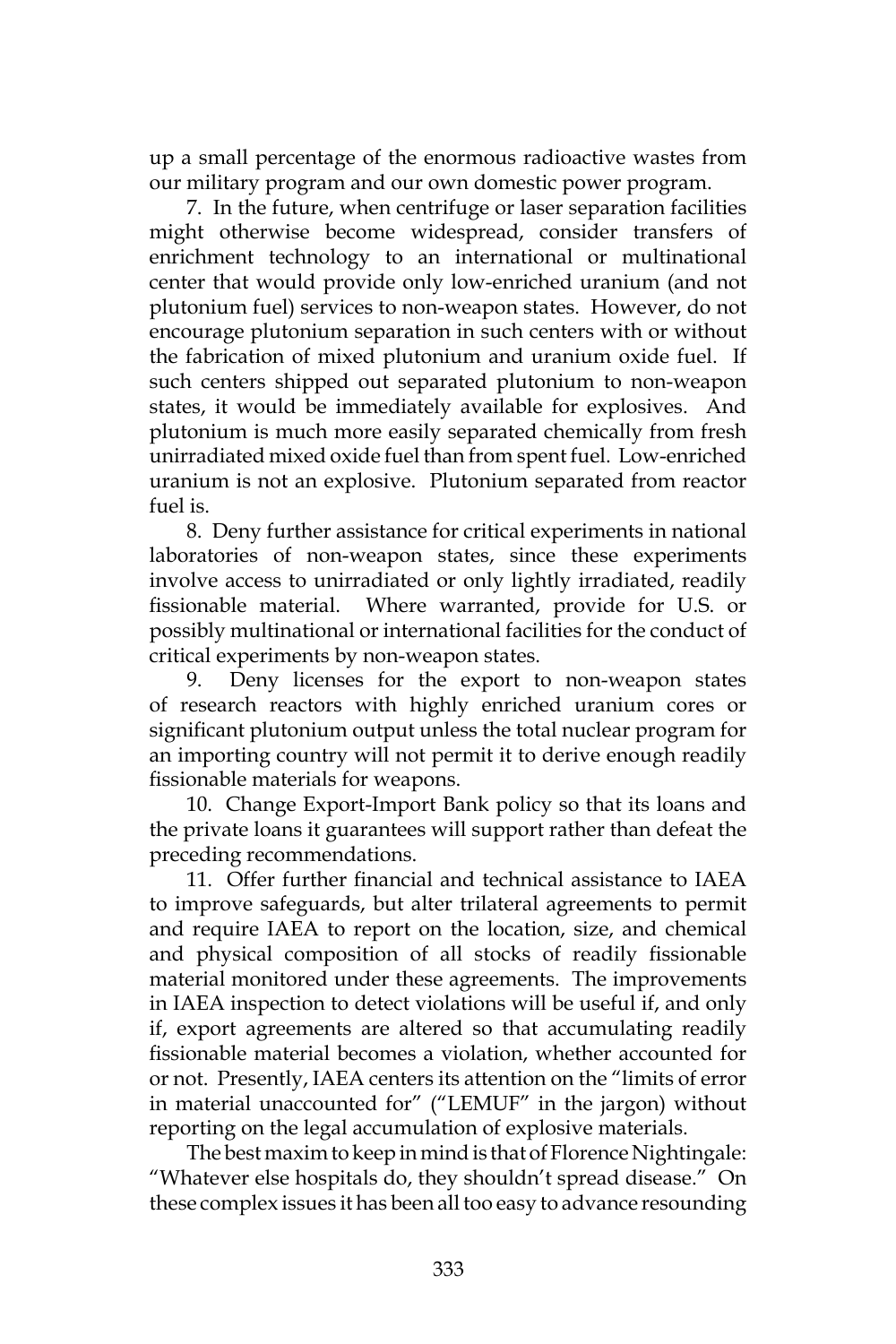programs to slow the spread of weapons which actually speed it. That is how we got into the present fix. So Atoms for Peace, and so some of the incompatible clauses of the NPT. Using the eighteenth century language of natural law from our Declaration of Independence, the NPT asserts the "inalienable right" of all countries to peaceful nuclear energy—which includes, some exporters apparently feel, reprocessing. We have then the new natural right to Life, Liberty, and the Pursuit of Plutonium.

And now most recently each side in the last presidential campaign showed how the multinational form can distract from substance in slowing the spread. Each sometimes contemplated not only the return of spent uranium fuel but using multinational centers for making and distributing fresh mixed plutonium and uranium oxide fuels. Yet, plutonium for use in explosives is much more easily extracted from the fresh mixed oxides than from the spent uranium fuel. The word "multinational" tends to give many opponents of the spread a warm feeling all over, unless it is followed immediately by the word "corporation." But this cure would simply spread the disease. Here it is essential to focus our aim precisely on the substance rather than the symbol. Multinational centers for the distribution of bomb material will not help.

# **ENDNOTES - Wohlstetter - Spreading the Bomb**

1. Isotopes of the same heavy element, such as uranium-235 and uranium-238, undergo the same chemical reactions at almost the same reaction rates and therefore cannot be separated by any known conventional chemical means, but so far only by an expensive, difficult, and time-consuming physical process that exploits slight differences in atomic mass. The fissile isotopes are those that are readily fissionable by slow or thermal neutrons as well as fast neutrons.

2. U.S. Senate, Committee on Government Operations, Hearings on S. 1439. testimony by Robert J. McCloskey, Department of State, June 16, 1976, p. 811.

3. Indeed, we attached a "related note" to our agreement with Spain of March 20, 1974, which said, "It is understood that the material subject thereto will not be used for any nuclear explosive device, regardless of how the device itself is intended to be used. . . ." We signed the note, but Spain did not.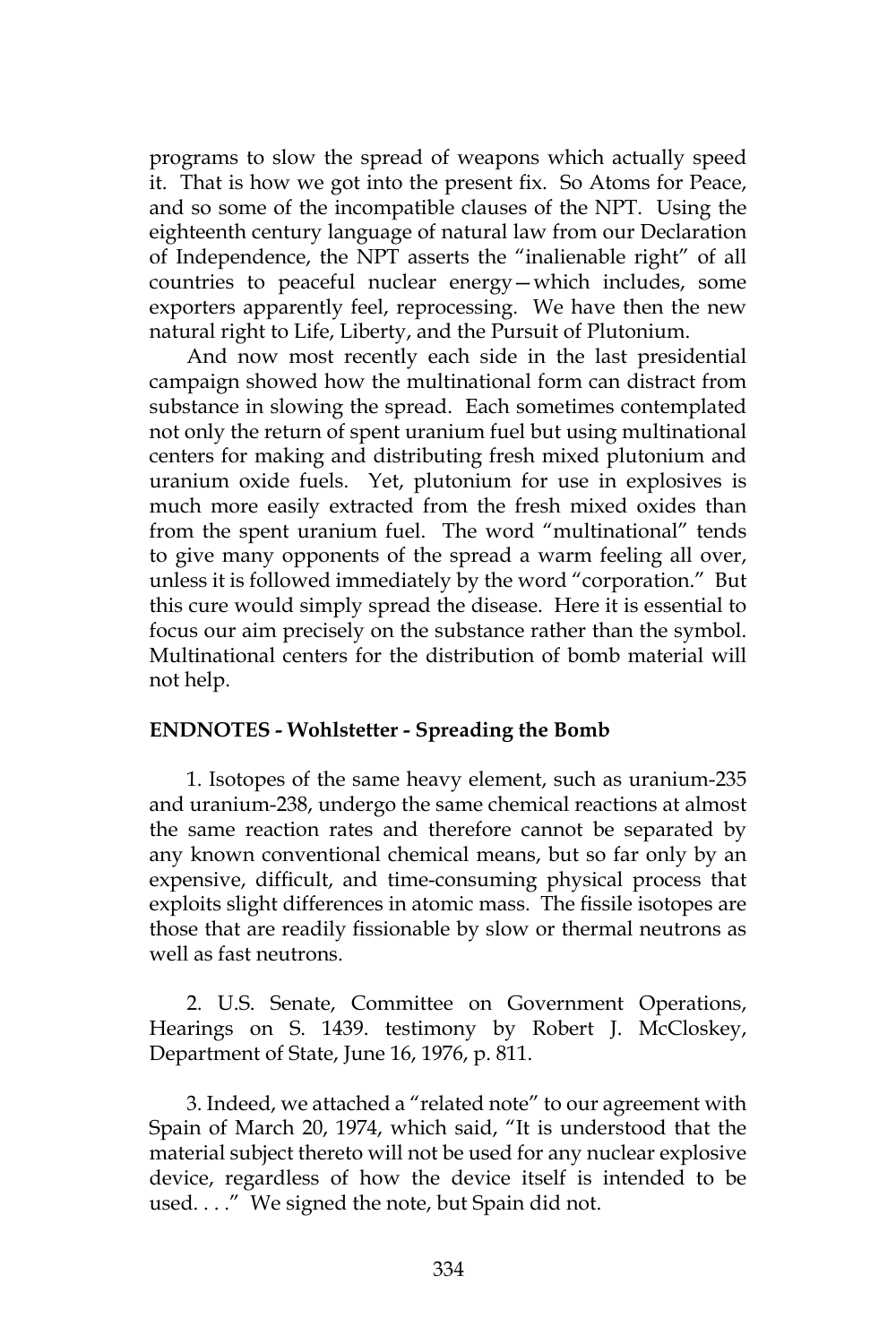4. For a more extended analysis, see Chapter III of *Moving Toward Life in a Nuclear Armed Crowd?* a Pan Heuristics report to the Arms Control and Disarmament Agency. A revised edition will be published by the University of Chicago Press.

5. For example, it said ". . . the development of more ingenious methods . . . which might make this material effectively usable is not only dubious, but is certainly not possible without a very major scientific and technical effort" (pp. 26-27), but also unequivocally that "the limit between what is safe and what is dangerous . . . will not stay fixed" in "what is sure to be a rapidly changing technical situation" (p. 30). U.S. Department of State, Publication 2497, March 16, 1946.

6. The committee included Oppenheimer and C. A. Thomas, who among the authors of the Acheson-Lilienthal Report were the two qualified to speak on the subject. Its statement was issued on April 9, 1946.

7. The ambivalence and inconsistency were present at the start. Like Szilard, who had been cautious about denaturing a few months earlier, Glenn Seaborg, whose team had discovered plutonium in 1941, signed the final draft of the Franck Report which stated flatly that "denaturalization of pure fissionable isotopes . . . [would] make them useless for military purposes." Yet Seaborg, commenting on early drafts, had written, "Can't denature 49 by dilution with stable isotopes." "Forty-nine" was the wartime code for the element 94, plutonium. The James Franck papers, University of Chicago Regenstein Library.

8. "Nuclear Experts Give Warning on Build-up of Untreated Waste Fuel," *The Times*, London, May 25, 1975.

9. Guy Hawtin, "East Bloc Aids Bonn Anti-Nuclear Groups," *Financial Times*, London, May 22, 1976.

10. Address by Louis de Guiringaud, June 19, 1976, New York: *Service de Presse et d'Information,* 1976, No. 76/95, p. 3. In September 1976 the French cabinet reconsidered such dangers, though not as a result of any clear message from the State Department. Michel Tatu, *Le Monde*, September 9, 1976.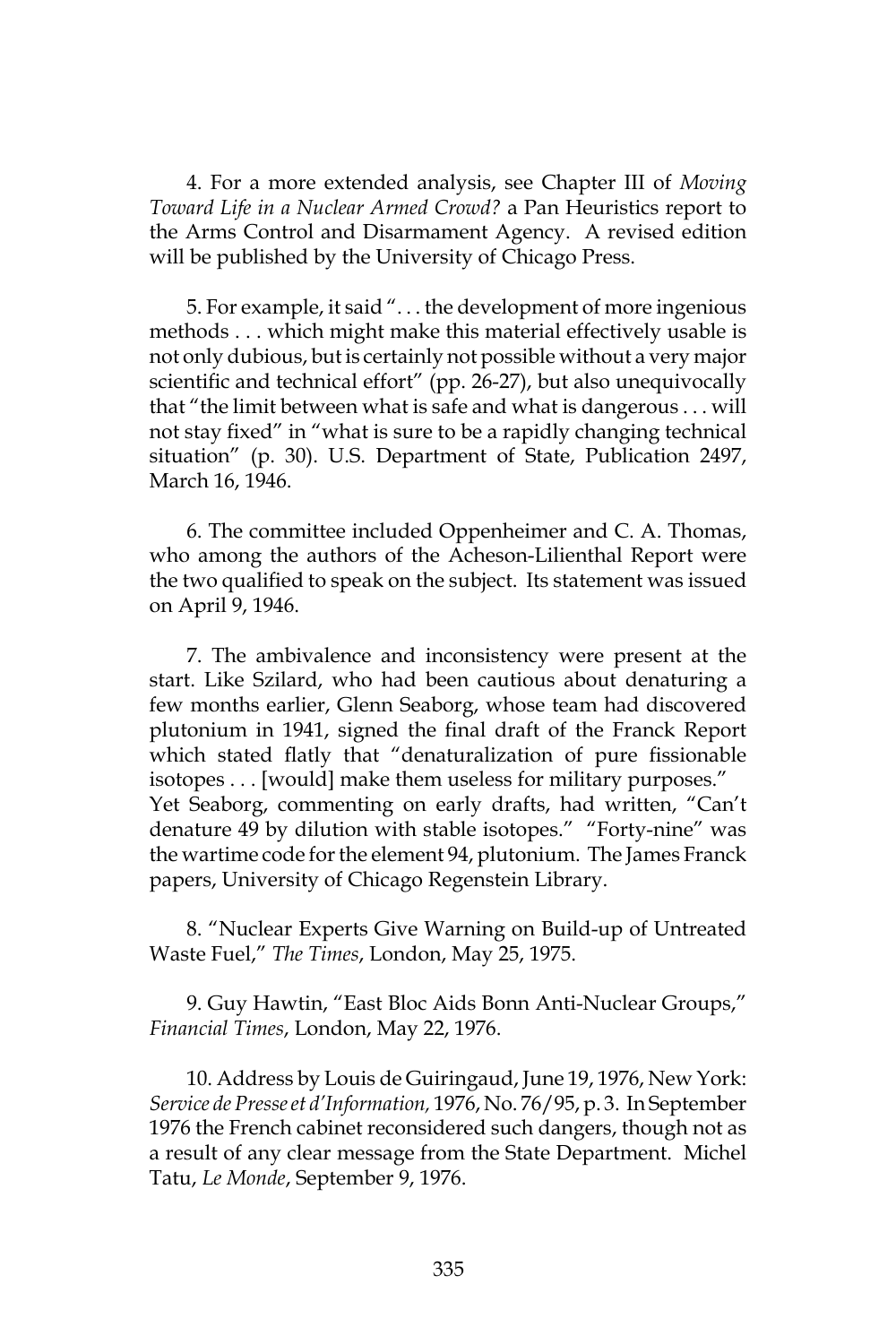11. Lecture entitled, "The Fuel Cycle and the Export Situation," by Dr. G. Hildebrand, to visiting embassy representatives at the Kraftwerk Union plant in Mülheim, West Germany, on April 30, 1976.

12. "Spent Nuclear Fuel and Radioactive Waste," Statens Offentlige Utredningar, Document No. 32, Stockholm: Libervorlag, 1976, p. 43.

13. Carl Walske, "Nuclear Energy Environment in the United States," a paper presented at a conference in Madrid, Spain, May 4, 1976.

14. The Atomic Industrial Forum's Committee on Nuclear Export Policy, *U.S. Nuclear Export Policy*, July 21, 1976, p. 3.

15. Letter to Congressman Findley from Denis M. Neill, Assistant Administrator for Legal Affairs, Agency for International Development, Department of State, August 18, 1975.

16. The spent fuel had 13 kg of plutonium that was 95 percent, 110 kg that was 93 percent, and 331 kg that was 89 percent purely fissile.

17. Hildebrand, *op. cit.*

18. Memorandum from Oppenheimer to Farrell and Parsons, 23 July 1945, Top Secret; Manhattan Engineering District Papers, Box 14, Folder 2, Record Group 77, Modern Military Records, National Archives, Washington, DC. Declassified in 1974.

19. Memorandum to the Chief of Staff by General Leslie Groves, 30 July 1945. *Ibid.*, Box 3, Folder 5B. Declassified in 1972.

20. See Richard G. Hewlett and Oscar F. Anderson, Jr., *The New World*, *1939/1946, Volume I*, *A History of the United States Atomic Energy Commission*, University Park, PA: The Pennsylvania State University Press, 1962, p. 321.

21. See, e.g., Walske, *op. cit.*, and Hildebrand, *op. cit*.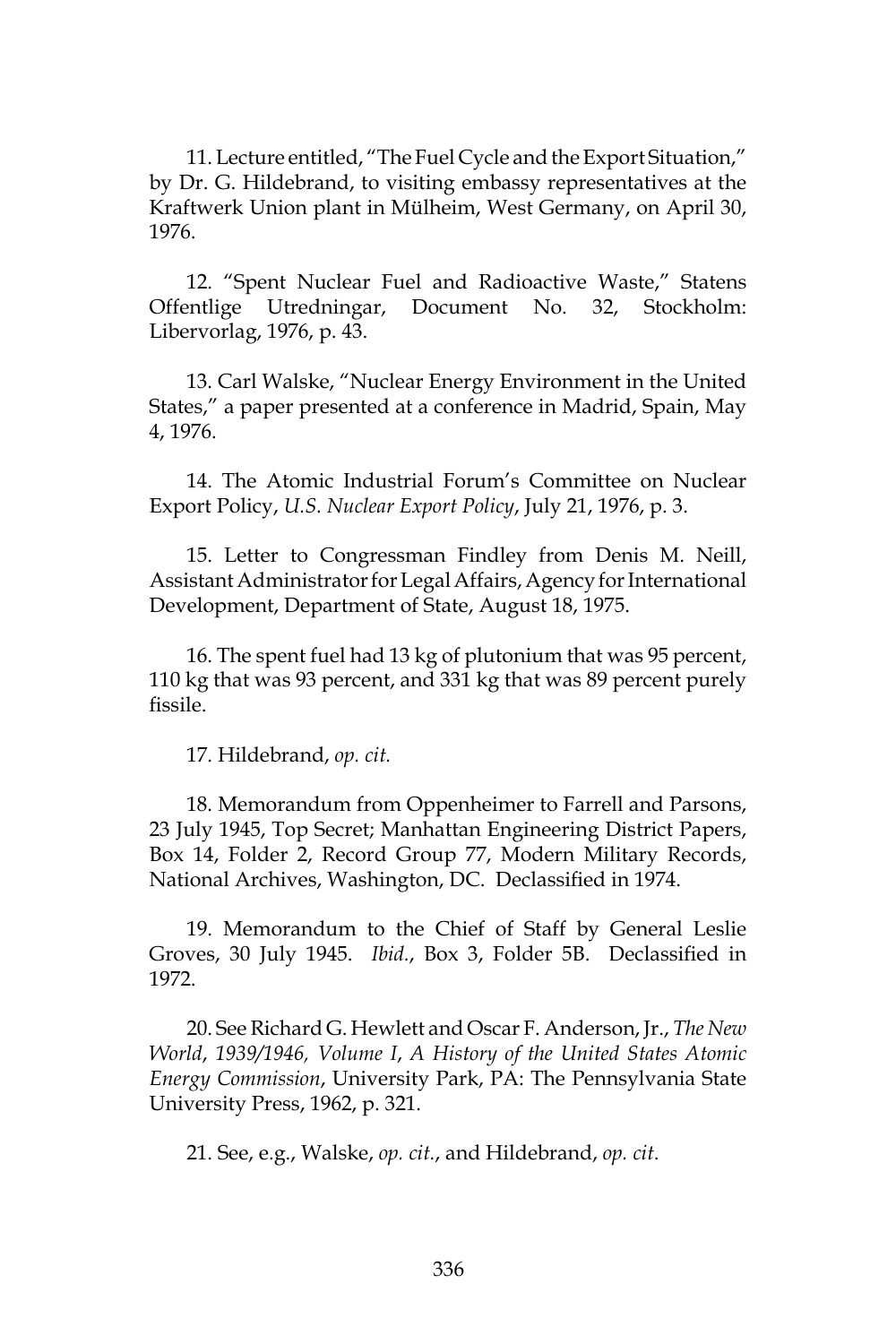22. "GWe" means gigawatts, that is, thousands of megawatts of electrical capacity.

23. Estimates of uranium requirements vary with precise assumptions as to the percentage of uranium-235 left in the tailings by the process of enrichment, the rate of growth in reactors, the capacity factor or percentage of time the reactors are generating electricity; and such technical characteristics of reactor operation as fuel enrichment levels, fuel burnup levels, and frequency of reloads. These earlier estimates assume 80 percent capacity factors. The 1976 forecast assumes a 70 percent capacity factor. I assume .2 percent tails assay throughout.

24. John Patterson, chief of the Supply Evaluation Branch, Division of Fuel Cycle Production, "Uranium Supply Developments," a paper presented at the Atomic Industrial Forum Fuel Cycle Conference, Phoenix, Arizona, March 22, 1976. More recently ERDA has estimated an "attainable" U.S. production capacity of 47,000 tons of yellow cake at the \$15 cost level by 1985 and 60,000 tons by about 1990. According to *Nucleonics Week*, September 23, 1976, ERDA summed up, "The information we have today indicates that there is a good possibility that uranium will be available at reasonable prices."

25. End 1976 estimates are taken from *Nuclear News*, "World List of Nuclear Power Plants," August 1976, pp. 66-79.

26. See U.S. Congress, Joint Committee on Economics, *Review and Update of Cost-Benefit Analysis for the Liquid Metal Fast Breeder Reactor*, May 27, 1976, Washington, DC: U.S. Government Printing Office, 1976, p. 18.

27. *Financial Times*, London, December 9, 1975. American loss estimates by R. Cornell of E. F. Hutton.

28. *Chemical Engineering*, January 6, 1975, p. 68.

29. *Nucleonics Week*, July 22, 1976, p. 8.

30. On ERDA's projections the plutonium then available from